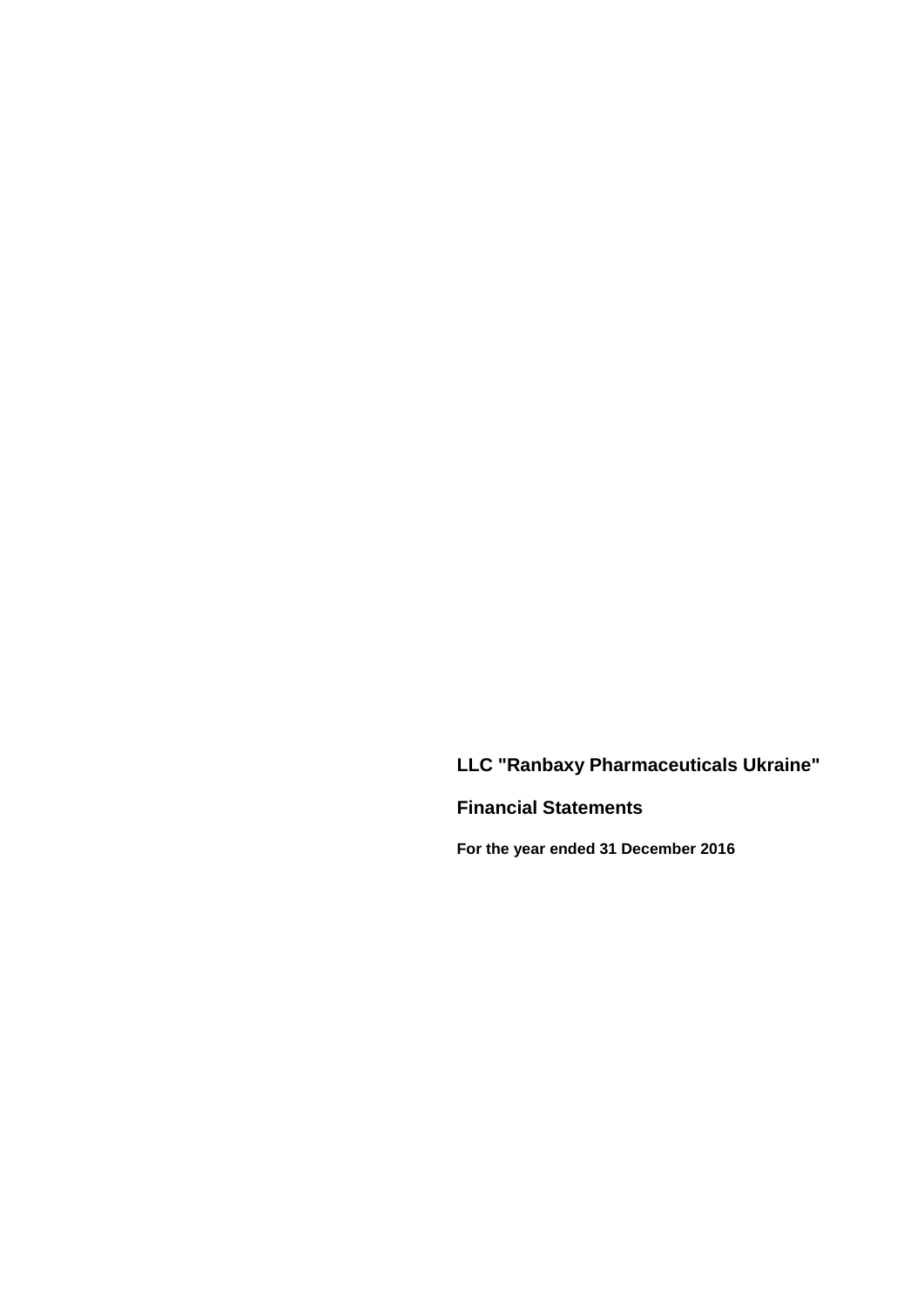## **CONTENTS**

|     | <b>DIRECTORS' REPORT</b>                 | 3  |
|-----|------------------------------------------|----|
|     | <b>INDEPENDENT AUDITOR'S REPORT</b>      | 4  |
|     | <b>STATEMENT OF COMPREHENSIVE INCOME</b> | 6  |
|     | <b>STATEMENT OF FINANCIAL POSITION</b>   | 7  |
|     | <b>STATEMENT OF CHANGES IN EQUITY</b>    | 8  |
|     | <b>STATEMENT OF CASH FLOWS</b>           | 9  |
|     | <b>NOTES TO THE FINANCIAL STATEMENTS</b> | 10 |
| 1.  |                                          |    |
| 2.  |                                          |    |
| 3.  |                                          |    |
| 4.  |                                          |    |
| 5.  |                                          |    |
| 6.  |                                          |    |
| 7.  |                                          |    |
| 8.  |                                          |    |
| 9.  |                                          |    |
| 10. |                                          |    |
| 11. |                                          |    |
| 12. |                                          |    |
| 13. |                                          |    |
| 14. |                                          |    |
| 15. |                                          |    |
| 16. |                                          |    |
| 17. |                                          |    |
| 18. |                                          |    |
| 19. |                                          |    |
| 20. |                                          |    |
| 21. |                                          |    |
| 22. |                                          |    |
| 23. |                                          |    |
| 24. |                                          |    |
| 25. |                                          |    |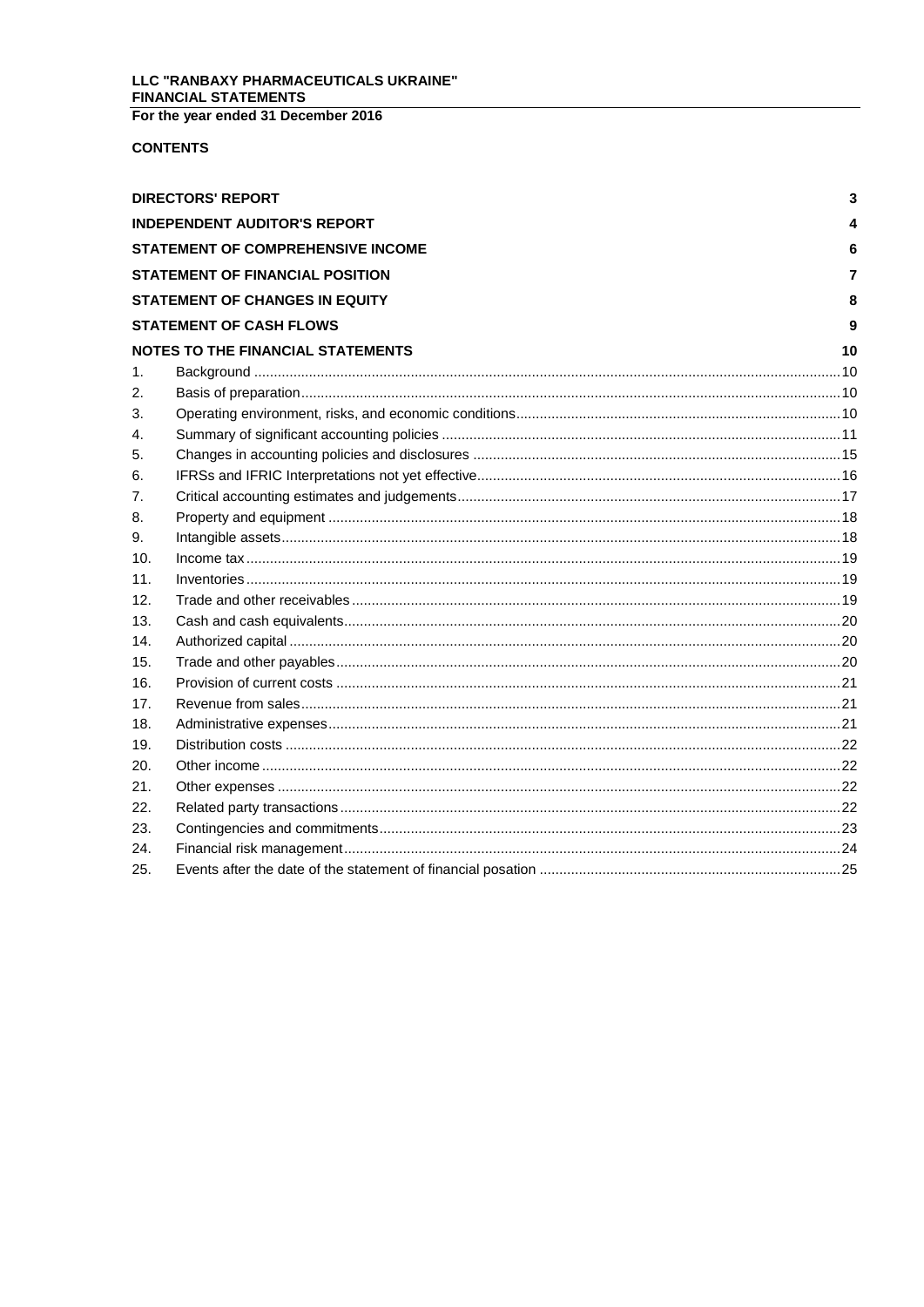## <span id="page-2-0"></span>**LLC "RANBAXY PHARMACEUTICALS UKRAINE" DIRECTORS' REPORT**

## **For the year ended 31 December 2016**

The director have pleasure in presenting the report for the year ended 31 December 2016.

#### **Review of business and operations**

#### **Main business and operations**

The company is established on 13.06.2012 and engaged in import and trade of pharmaceutical products.

The operating results and state of affairs of the company are fully set out in financial Statements for 2016.

Financial result for the year 2016 is a net profit in amount of UAH 2 947 thousands (2015: net loss UAH 1 645 thousands).

#### **Events after reporting date**

The directors are not aware of any matter or circumstance arising since the end of the financial year.

#### **Authorised and issued share capital**

Authorized share capital as per the Charter is UAH 39 950 thousand. There were no changes in the authorised share capital of the company during the year 2016.

## **Dividends**

No dividends were declared or paid to the shareholders during the year.

#### **Directors**

The director of the company during the year and to the date of this report is following:

| <b>Name</b> | <b>Nationality</b> |
|-------------|--------------------|
| Alok Batra  | India              |

#### **Secretary**

The company had no secretary during the year.

#### **Holding company**

The holding companies are Ranbaxy (Netherlands) BV 99% and Ranbaxy Holdings (UK) Limited 1%.

### **Auditor in 2016**

"Baker Tilly Ukraine" LLP

#### **Business address Postal address Registered office**

175, Kharkivske shosse, Kyiv, Ukraine 02121

Financial statements for the year 2016 were approved on 23 February 2017 on behalf of the Company's management:

Alok Batra, Director

\_\_\_\_\_\_\_\_\_\_\_\_\_\_\_\_\_\_\_\_\_\_\_\_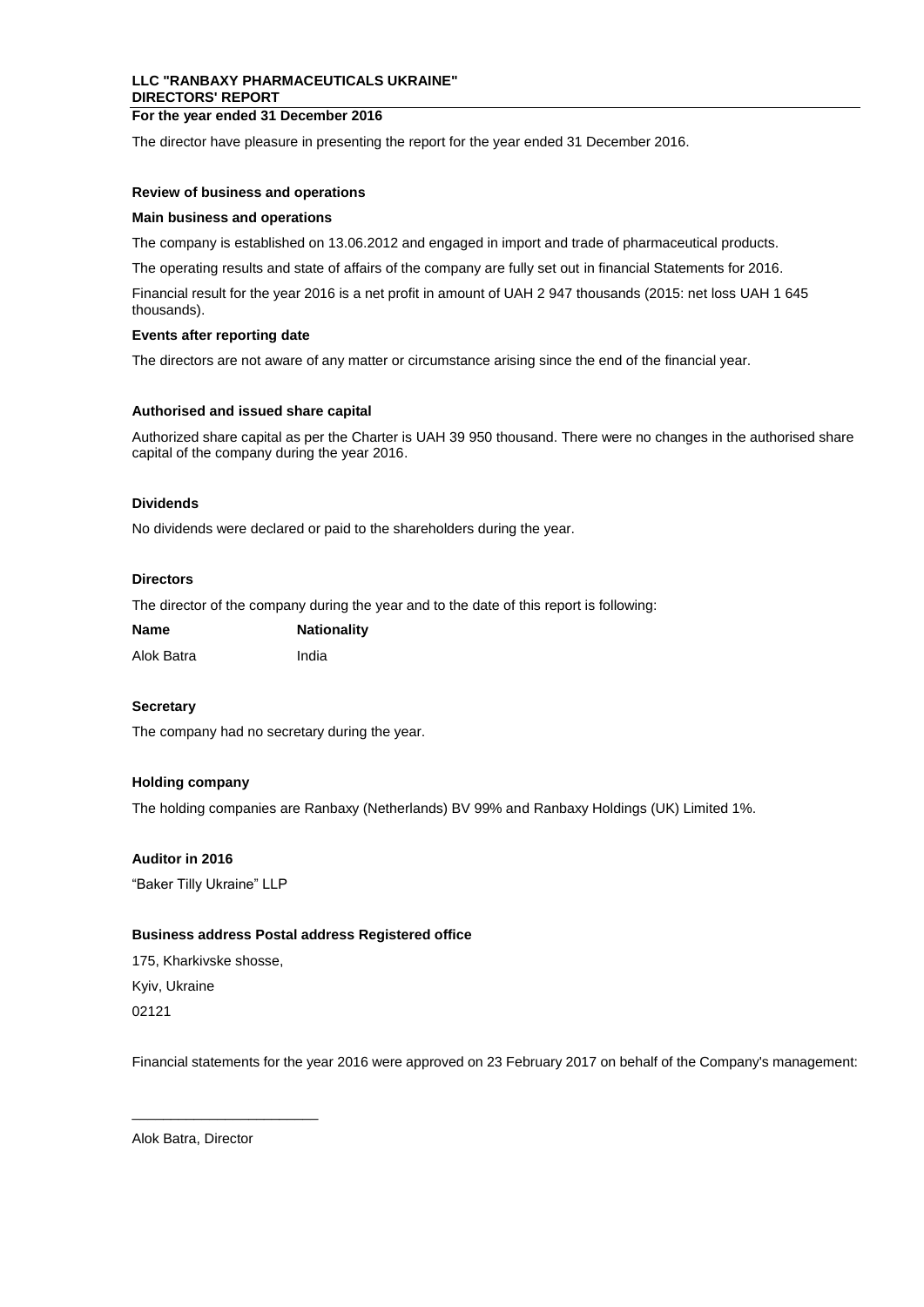

28 Fizkultury Street Kyiv, 03680 Ukraine

**T**: + 380 (44) 284 18 65 **F**: + 380 (44) 284 18 66

info@bakertilly.ua www.bakertilly.ua

## **INDEPENDENT AUDITOR'S REPORT**

*To the owners of Limited Liability Company "Ranbaxy Pharmaceuticals Ukraine"*

## **Report on the Audit of the Financial Statements**

## **Opinion**

We have audited accompanying financial statements of LLC "Ranbaxy Pharmaceuticals Ukraine" (the Company), which comprise the statement of financial position as at 31 December 2016, and the statement of comprehensive income, statement of changes in equity and statement of cash flows for the year then ended, and a summary of significant accounting policies and other explanatory information.

In our opinion, the financial statements present fairly, in all material respects the financial position of the Company as at 31 December 2016, and of its financial performance and its cash flows for the year then ended in accordance with International Financial Reporting Standards*.*

## **Basis for Opinion**

We conducted our audit in accordance with International Standards on Auditing (ISAs). Our responsibilities under those standards are further described in the *Auditor's Responsibilities for the Audit of the Financial Statements section* of our report. We are independent of Company in accordance with the *International Ethics Standards Board for Accountants' Code of Ethics for Professional Accountants* (IESBA Code) together with the ethical requirements that are relevant to our audit of the [consolidated] financial statements in Ukraine, and we have fulfilled our other ethical responsibilities in accordance with these requirements and the IESBA Code. We believe that the audit evidence we have obtained is sufficient and appropriate to provide a basis for our opinion.

## **Emphasis of Matter**

We draw attention to Note 3 "Operating environment, risks, and economic conditions" to the financial statement, which contains description of current economic and political crisis. The impact of the continuing economic crisis and political turmoil in Ukraine and their final resolution are unpredictable and may adversely affect the Ukrainian economy and the operation of the Company. Our opinion is not qualified in respect of this matter.

## **Responsibilities of Management**

Management is responsible for the preparation and fair presentation of the financial statements in accordance with IFRSs, and for such internal control as management determines is necessary to enable the preparation of financial statements that are free from material misstatement, whether due to fraud or error.

In preparing the financial statements, management is responsible for assessing the Company's ability to continue as a going concern, disclosing, as applicable, matters related to going concern and using the going concern basis of accounting unless management either intends to liquidate the Company's or to cease operations, or has no realistic alternative but to do so.

## **Auditor's Responsibility for the Audit of the Financial Statements**

Our objectives are to obtain reasonable assurance about whether the financial statements as a whole are free from material misstatement, whether due to fraud or error, and to issue an auditor's report that includes our opinion. Reasonable assurance is a high level of assurance, but is not a guarantee that an audit conducted in accordance with ISAs will always detect a material misstatement when it exists. Misstatements can arise from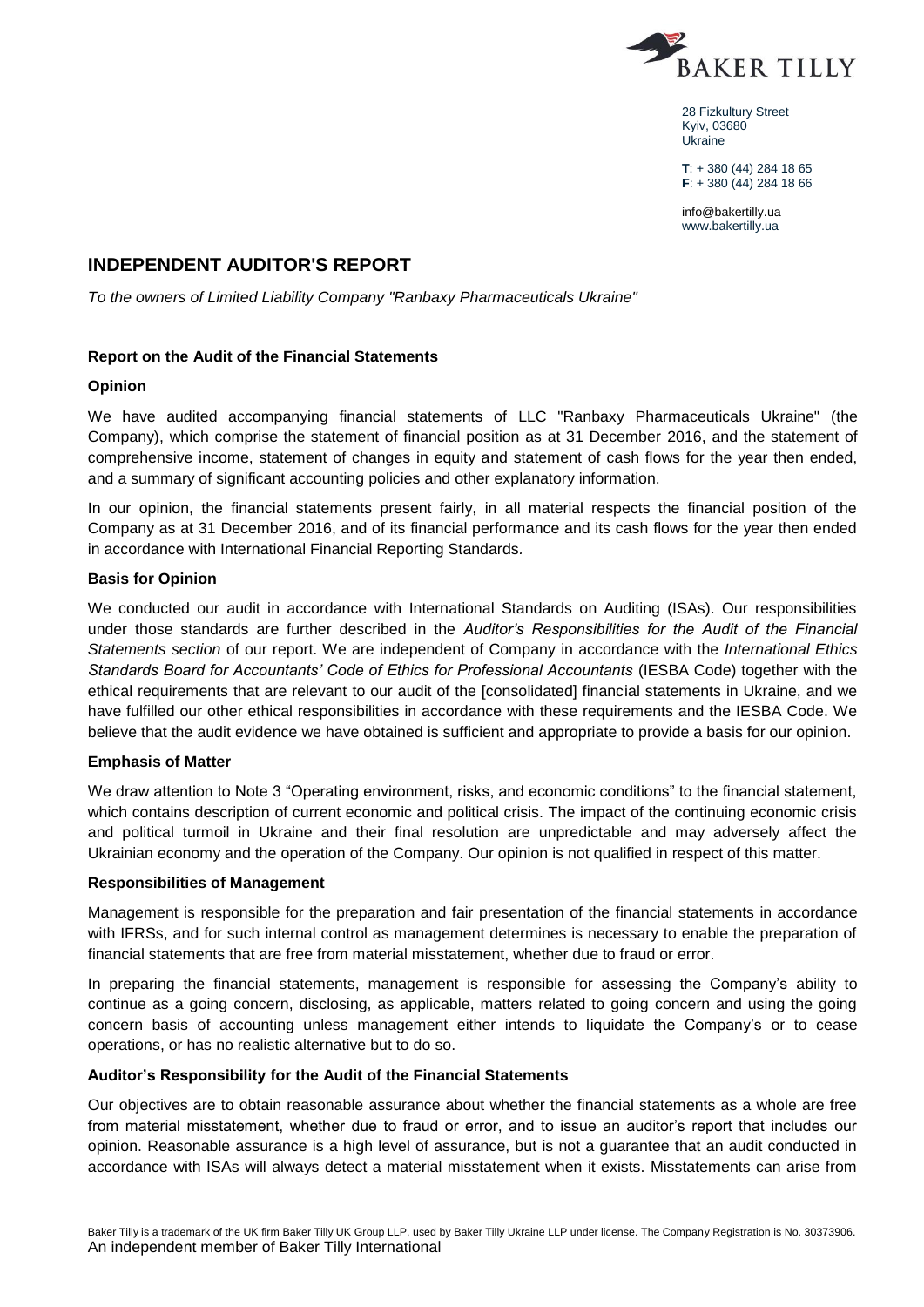fraud or error and are considered material if, individually or in the aggregate, they could reasonably be expected to influence the economic decisions of users taken on the basis of these financial statements.

As part of an audit in accordance with ISAs, we exercise professional judgment and maintain professional skepticism throughout the audit. We also:

- identify and assess the risks of material misstatement of the financial statements, whether due to fraud or error, design and perform audit procedures responsive to those risks, and obtain audit evidence that is sufficient and appropriate to provide a basis for our opinion. The risk of not detecting a material misstatement resulting from fraud is higher than for one resulting from error, as fraud may involve collusion, forgery, intentional omissions, misrepresentations, or the override of internal control.
- Obtain an understanding of internal control relevant to the audit in order to design audit procedures that are appropriate in the circumstances, but not for the purpose of expressing an opinion on the effectiveness of the Company's internal control.
- Evaluate the appropriateness of accounting policies used and the reasonableness of accounting estimates and related disclosures made by management.
- Conclude on the appropriateness of management's use of the going concern basis of accounting and, based on the audit evidence obtained, whether a material uncertainty exists related to events or conditions that may cast significant doubt on the Company's ability to continue as a going concern. If we conclude that a material uncertainty exists, we are required to draw attention in our auditor's report to the related disclosures in the financial statements or, if such disclosures are inadequate, to modify our opinion. Our conclusions are based on the audit evidence obtained up to the date of our auditor's report. However, future events or conditions may cause the Company's to cease to continue as a going concern.
- Evaluate the overall presentation, structure and content of the financial statements, including the disclosures, and whether the financial statements represent the underlying transactions and events in a manner that achieves fair presentation.

We communicate with those charged with governance regarding, among other matters, the planned scope and timing of the audit and significant audit findings, including any significant deficiencies in internal control that we identify during our audit.

## **Partner**

"BAKER TILLY UKRAINE" LLP ALEXANDRE ALEXANDRE ALEXANDRE ALEXANDRE ALEXANDRE ALEXANDRE ANNO 1999

23 February 2017

Kyiv, Ukraine

*Registration # 17-019*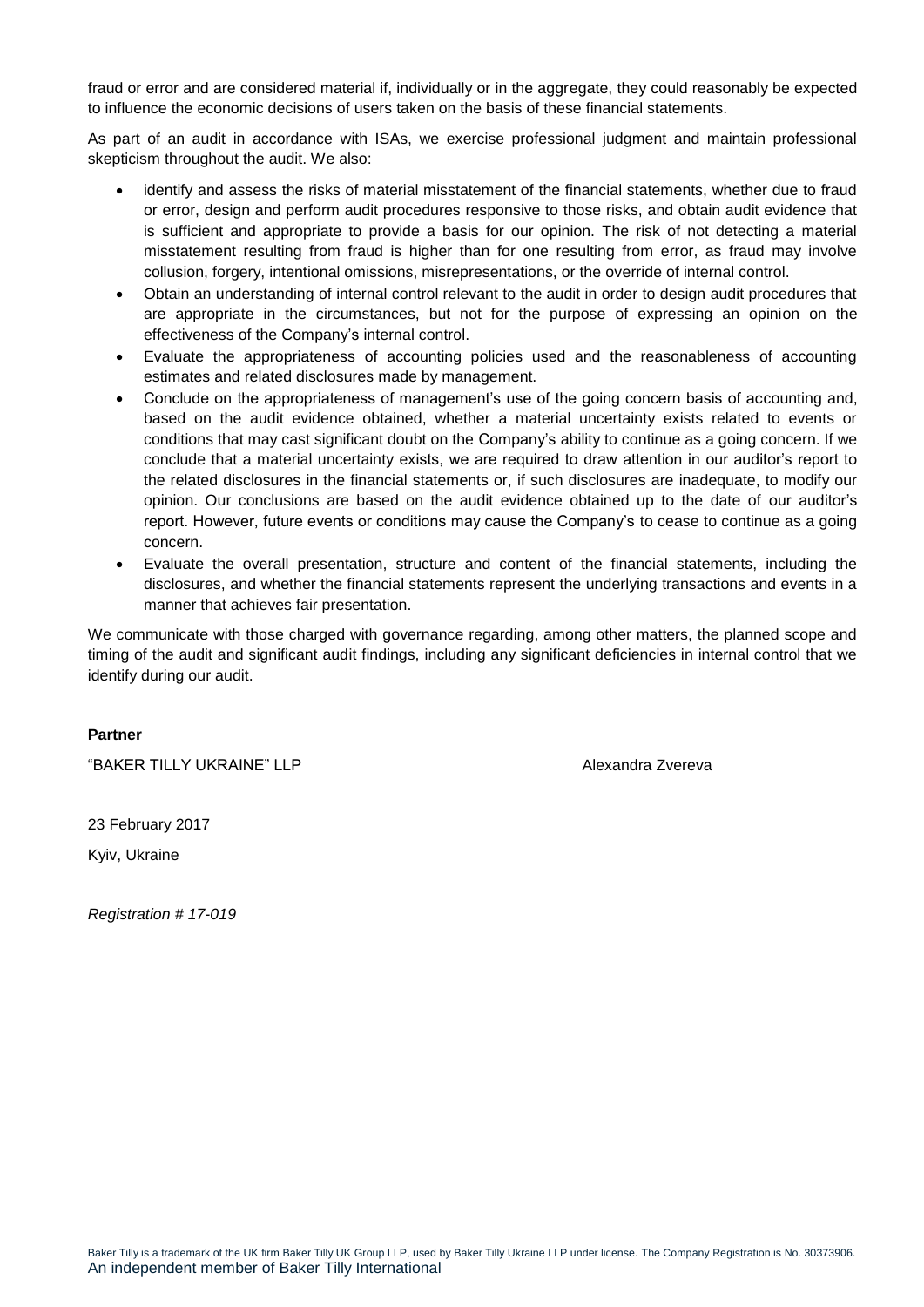## **LLC "RANBAXY PHARMACEUTICALS UKRAINE" STATEMENT OF COMPREHENSIVE INCOME**

# <span id="page-5-0"></span>**For the year ended 31 December 2016**

## **(in UAH thousand, unless otherwise stated)**

|                                                     | <b>Notes</b> | 2016      | 2015      |
|-----------------------------------------------------|--------------|-----------|-----------|
| Revenue from sales                                  | 17           | 266 640   | 212 970   |
| Cost of sales                                       |              | (194 830) | (146 613) |
| <b>Gross profit</b>                                 |              | 71810     | 66 357    |
|                                                     |              |           |           |
| Administrative expenses                             | 18           | (22 407)  | (22 147)  |
| Distribution costs                                  | 19           | (86046)   | (80 307)  |
| Other income                                        | 20           | 55 814    | 57 902    |
| Other expenses                                      | 21           | (15 470)  | (22 254)  |
| Finance income                                      | 13           | 50        |           |
| Profit/(loss) before tax                            |              | 3751      | (449)     |
| Income tax expense                                  | 10           | (804)     | (1196)    |
| Profit/(loss) for the year                          |              | 2947      | (1645)    |
|                                                     |              |           |           |
| Other comprehensive income                          |              |           |           |
| Other comprehensive income for the year, net of tax |              |           |           |
| Total comprehensive income for the year, net of tax |              | 2947      | (1645)    |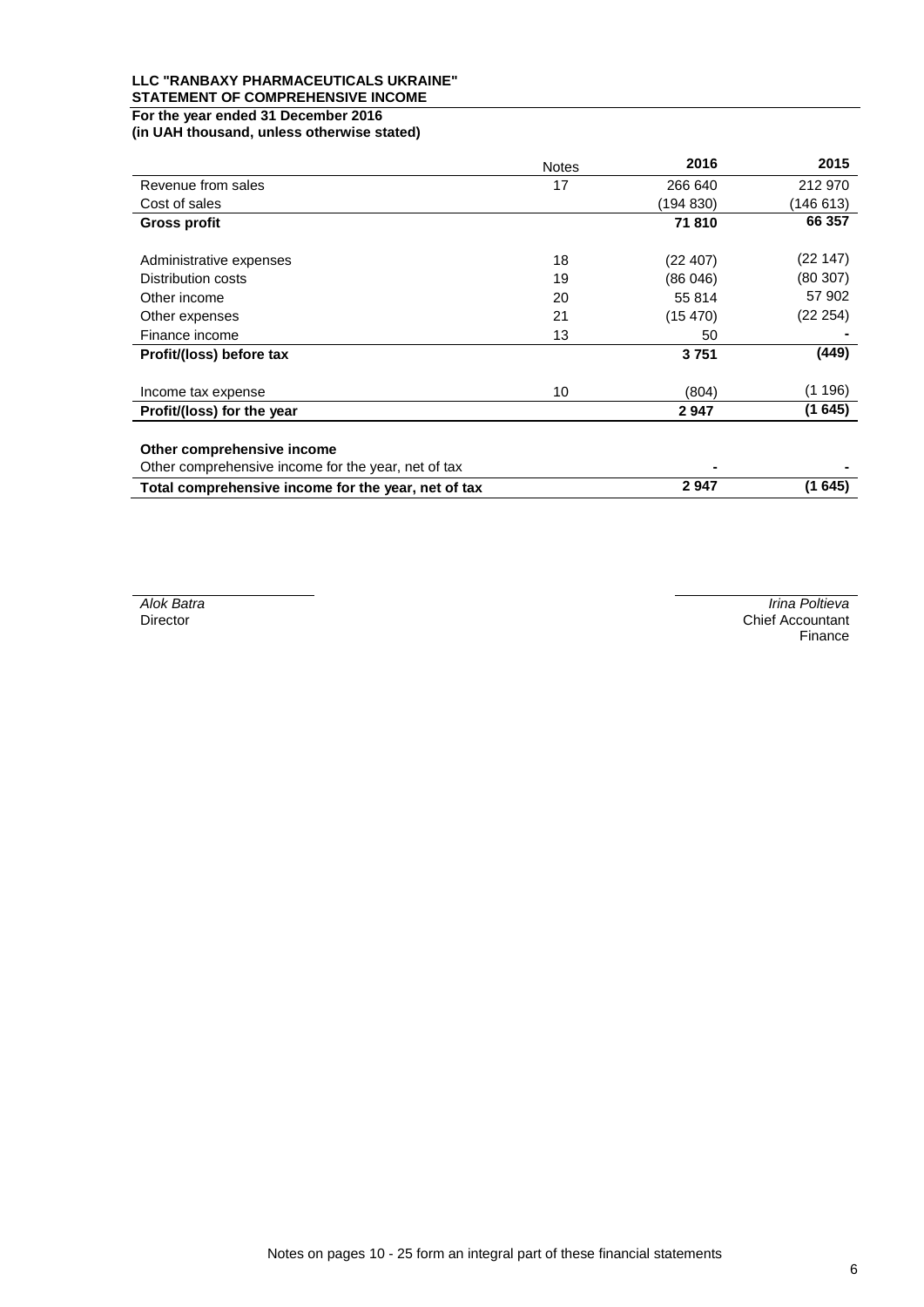## **LLC "RANBAXY PHARMACEUTICALS UKRAINE" STATEMENT OF FINANCIAL POSITION**

## <span id="page-6-0"></span>**As at 31 December 2016**

**(in UAH thousand, unless otherwise stated)**

|    |         | 2015                    |
|----|---------|-------------------------|
|    |         |                         |
|    |         |                         |
| 9  | 547     | 486                     |
| 8  | 1 0 8 0 | 1 0 5 8                 |
| 10 | 1924    | 333                     |
|    | 3551    | 1877                    |
|    |         |                         |
|    |         |                         |
| 11 | 75816   | 86 825                  |
| 12 | 6494    | 18886                   |
| 13 | 12 3 29 | 9602                    |
|    | 94 639  | 115 313                 |
|    |         |                         |
|    | 98 190  | 117 190                 |
|    |         |                         |
|    |         |                         |
|    |         |                         |
| 14 | 39 950  | 39 950                  |
|    | 2670    | (277)                   |
|    | 42 620  | 39 673                  |
|    |         |                         |
|    |         |                         |
| 15 | 47 575  | 72 307                  |
| 16 | 7995    | 5 2 1 0                 |
|    | 55 570  | 77 517                  |
|    |         |                         |
|    | 55 570  | 77 517                  |
|    |         | 117 190                 |
|    |         | 2016<br>Notes<br>98 190 |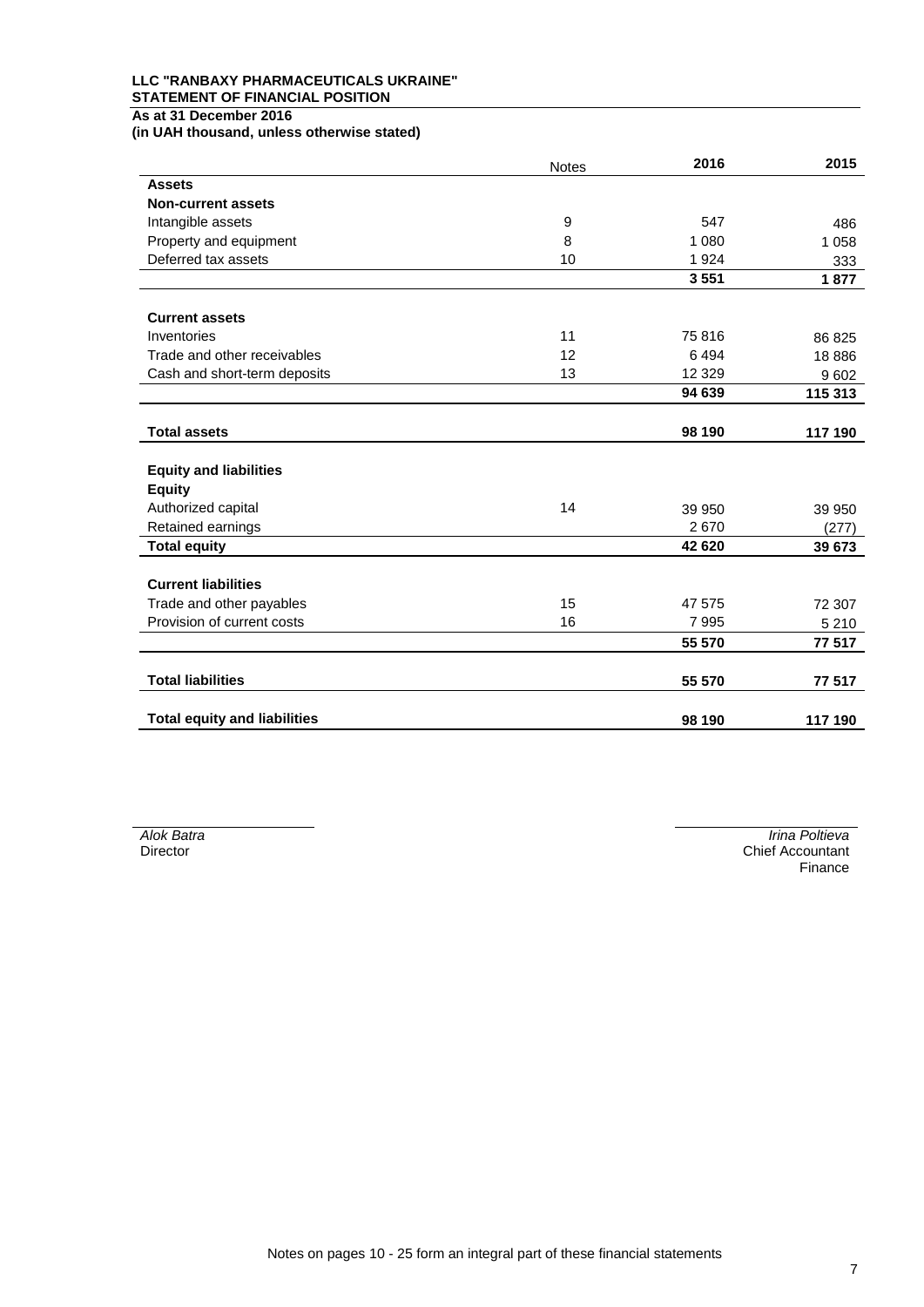## **LLC "RANBAXY PHARMACEUTICALS UKRAINE" STATEMENT OF CHANGES IN EQUITY**

<span id="page-7-0"></span>**For the year ended 31 December 2016**

**(in UAH thousand, unless otherwise stated)**

|                                   | Authorized<br>capital | <b>Retained</b><br>earnings | Total   |
|-----------------------------------|-----------------------|-----------------------------|---------|
| As at 31 December 2014            | 39 950                | 1 3 6 8                     | 41 318  |
| Loss for the year                 | ۰                     | (1645)                      | (1 645) |
| Other comprehensive income        | ٠                     |                             |         |
| Total comprehensive income        | $\blacksquare$        | (1645)                      | (1645)  |
| As at 31 December 2015            | 39 950                | (277)                       | 39 673  |
| Profit for the year               | -                     | 2947                        | 2947    |
| Other comprehensive income        | -                     |                             |         |
| <b>Total comprehensive income</b> | $\blacksquare$        | 2947                        | 2947    |
| As at 31 December 2016            | 39 950                | 2670                        | 42 620  |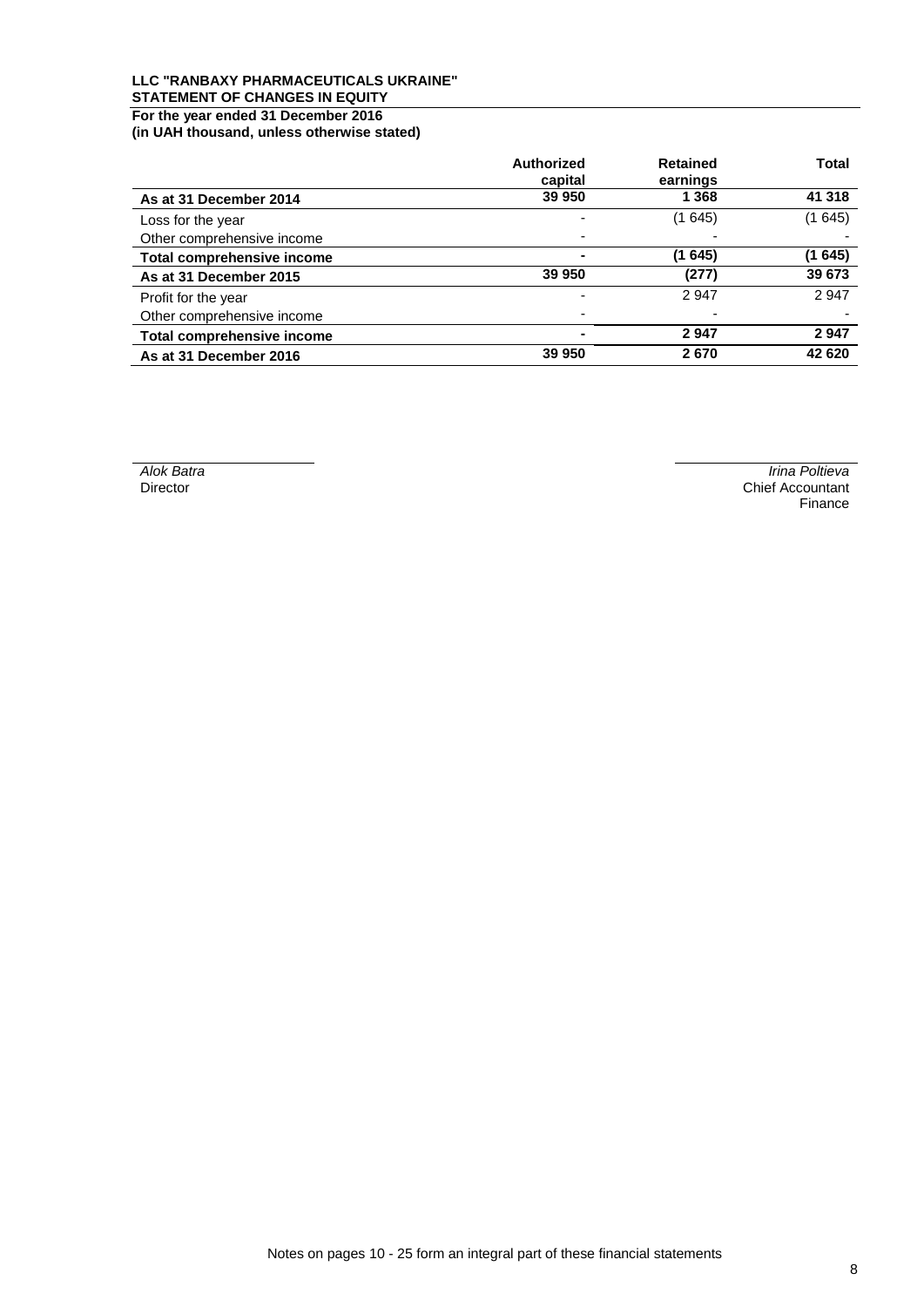## **LLC "RANBAXY PHARMACEUTICALS UKRAINE" STATEMENT OF CASH FLOWS**

<span id="page-8-0"></span>**For the year ended 31 December 2016**

**(in UAH thousand, unless otherwise stated)**

|                                                               | <b>Notes</b> | 2016           | 2015    |
|---------------------------------------------------------------|--------------|----------------|---------|
| Cash flows from operating activities                          |              |                |         |
| Profit/(loss) before tax                                      |              | 3751           | (449)   |
| Adjustments to reconcile profit before tax to net cash flows: |              |                |         |
| Depreciation of property and equipment                        | 8            | 396            | 332     |
| Amortisation of intangible assets                             | 9            | 128            | 76      |
| Write-off payables                                            | 20           | (55 771)       | (57608) |
| Other (income)/expenses                                       |              | 18             | (18)    |
| Allowance for doubtful debts with VAT                         | 21           | 7667           |         |
| Net foreign exchange differences                              | 21           | 5858           | 19 255  |
| Working capital adjustments:                                  |              |                |         |
| (Increase)/Decrease in inventories                            |              | 11 009         | (3096)  |
| (Increase)/Decrease in trade and other receivables            |              | 2 3 1 4        | (10155) |
| Increase in trade and other payables                          |              | 24 24 2        | 74 679  |
| Increase in provision of current costs                        |              | 2785           | 1775    |
| Income tax (paid)/refund                                      |              | 956            | (7008)  |
| Net cash flows from/(used) in operating activities            |              | 3 3 5 2        | (10117) |
|                                                               |              |                |         |
| Cash flows from investing activities                          |              |                |         |
| Purchase of property and equipment                            | 8            | (437)          | (100)   |
| Purchase of intangible assets                                 | 9            | (188)          | (432)   |
| Net cash flows used in in investing activities                |              | (625)          | (532)   |
|                                                               |              |                |         |
| Cash flows from financing activities                          |              |                |         |
| Net cash flows from/(used) in financing activities            |              | $\blacksquare$ |         |
|                                                               |              |                |         |
| Net increase/(decrease) in cash and short-term deposits       |              | 2727           | (10649) |
| Cash and short-term deposits at 1 January                     | 13           | 9602           | 20 251  |
| Cash and short-term deposits at 31 December                   | 13           | 12 3 29        | 9602    |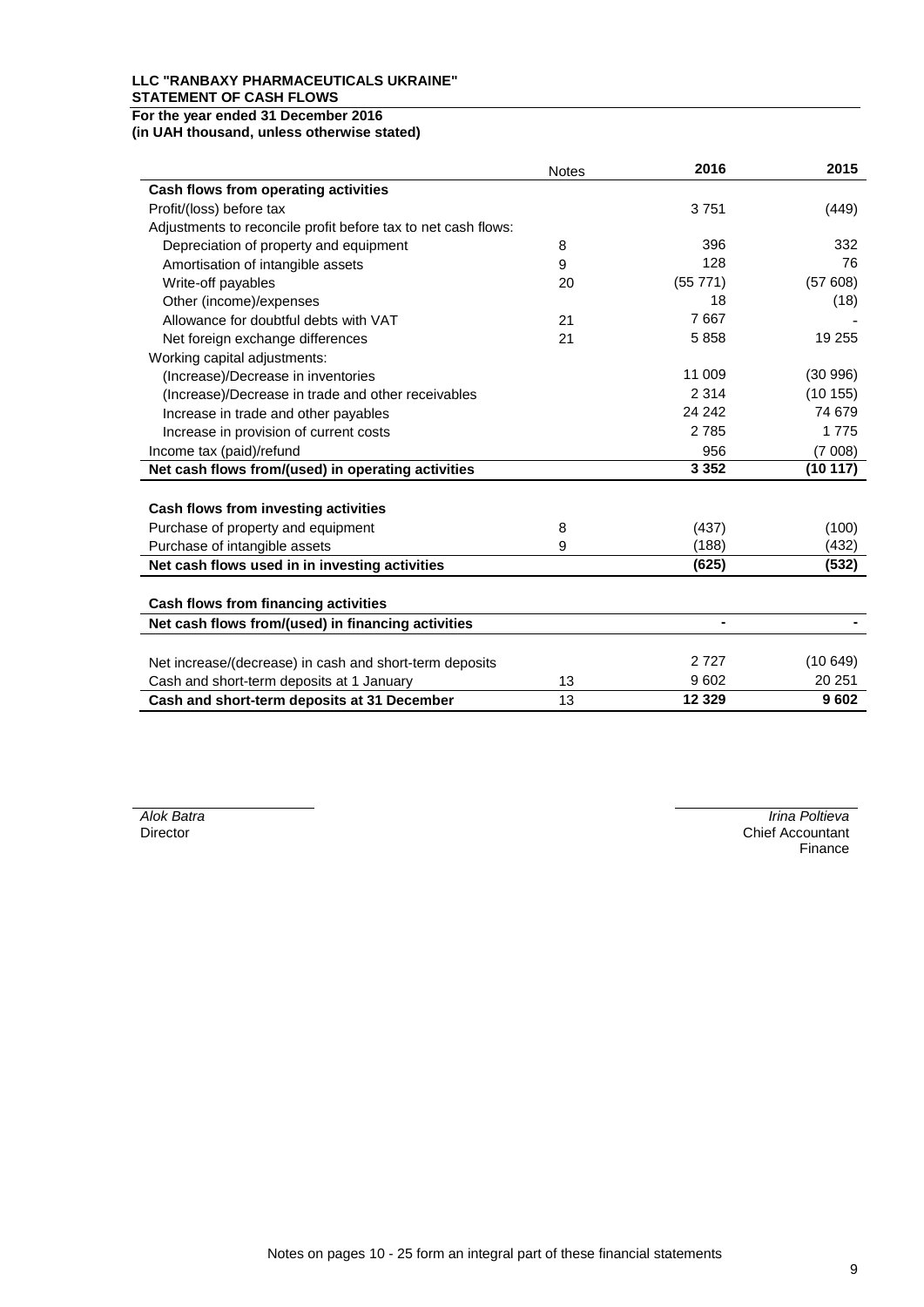<span id="page-9-0"></span>**For the year ended 31 December 2016**

## **(in UAH thousand, unless otherwise stated)**

## <span id="page-9-1"></span>**1. Background**

Limited Liability Company "Ranbaxy Pharmaceuticals Ukraine" (hereinafter referred to as "the Company") specializes in wholesale of pharmaceutical goods on the territory of Ukraine.

Limited Liability Company "Ranbaxy Pharmaceuticals Ukraine" registered 13 June 2012 under the current legislation of Ukraine.

The legal address of the Company: Ukraine, 02121, Kyiv, Kharkivske shosse, 175.

## <span id="page-9-2"></span>**2. Basis of preparation**

#### **Statement of compliance**

These financial statements have been prepared in accordance with International Financial Reporting Standards (IFRS) as issued by the International Accounting Standards Board (IASB).

#### **Reporting date and reporting period**

The date of the annual financial statements for 2016 is 31 December 2016. Previous reporting period lasted from 1 January 2015 to 31 December 2015.

#### **Functional currency and reporting unit of measurement**

The financial statements are presented in UAH, which is also the Company's functional currency. All financial information presented in Ukrainian hryvnias, rounded to the nearest thousand, unless otherwise indicated.

#### **Going Concern**

The financial statements have been prepared on a going concern basis, which envisages the realization of assets and satisfaction of liabilities and commitments in the normal course of business.

#### <span id="page-9-3"></span>**3. Operating environment, risks, and economic conditions**

Political crisis – starting from January 2014, Ukraine has been in a political and economic turmoil. Crimea, an autonomous republic of Ukraine, was effectively annexed by the Russian Federation. Ukraine had also suffered from the separatist movements and the collapse of law enforcement in Luhansk and Donetsk regions.

The Ukrainian Hryvnia ("UAH") has devalued against major foreign currencies. The National Bank of Ukraine introduced a range of stabilisation measures aimed at limiting outflow of customer deposits from the banking system, improving liquidity of banks and stabilisation of the exchange rate of UAH against major foreign currencies.

Significant external financing is required to support the economy. Stabilisation of the economic and political situation depends, to a large extent, upon success of the Ukrainian government's efforts, yet further economic and political developments are currently difficult to predict.

Whilst management believes it is taking appropriate measures to support the sustainability of the Company's business in the current circumstances. However, continued and unexpected further deterioration in the areas described above could negatively affect the Company's results and financial position in a manner not currently determinable as of now.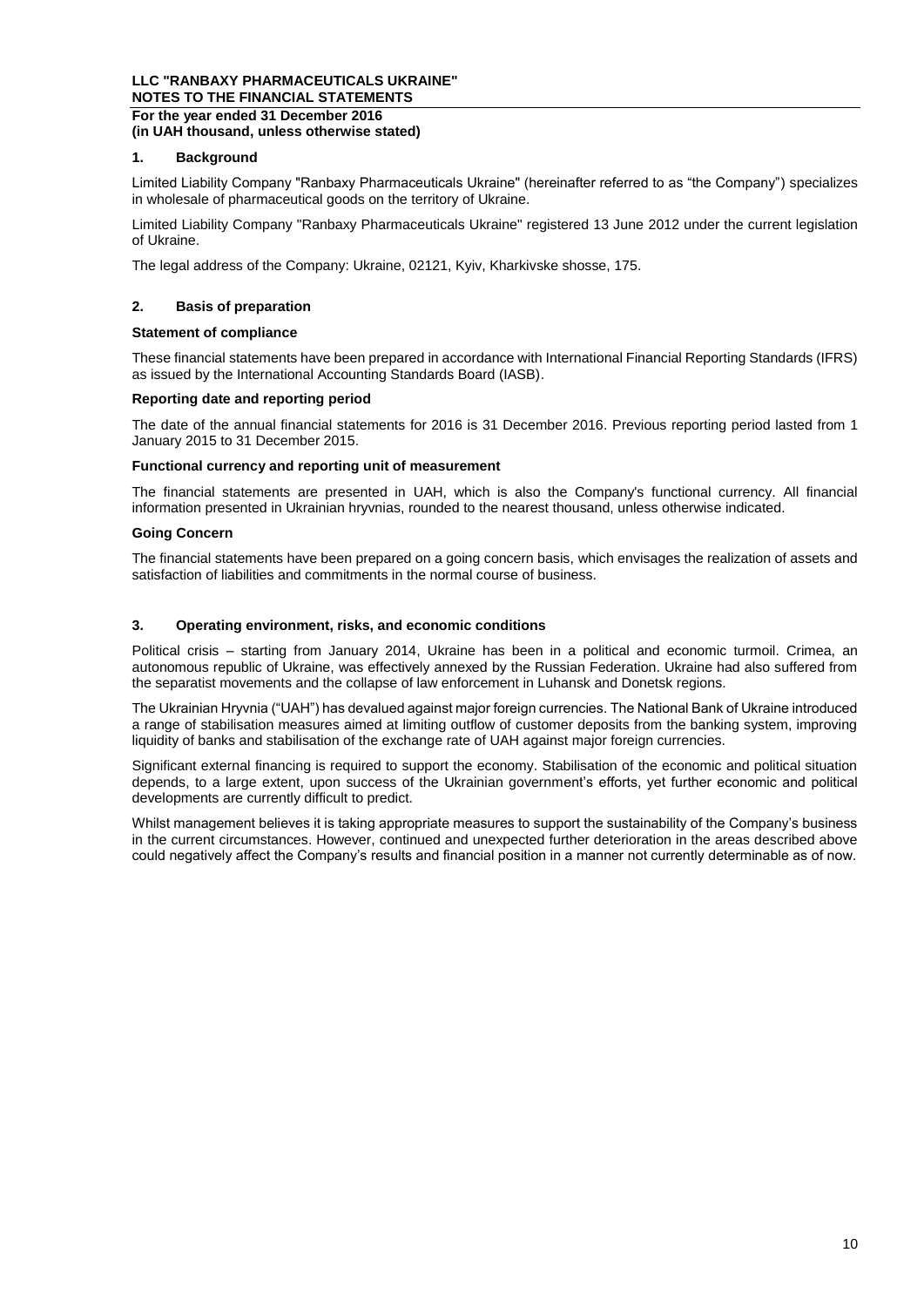## **For the year ended 31 December 2016**

## **(in UAH thousand, unless otherwise stated)**

## <span id="page-10-0"></span>**4. Summary of significant accounting policies**

#### **Property and equipment**

Property and equipment are recognized in the statement of financial position of the Company at historical cost less accumulated depreciation and impairment losses. Cost of property and equipment includes purchase price and any direct attributable costs. For constructed facilities - the cost includes all costs directly related to the construction of the building (materials, wages, depreciation of equipment involved in construction and so on).

Repairs and maintenance expenditures relating to the composition of the period in which such expenses are incurred.

The costs of reconstruction and modernization are capitalized.

Gains (losses) on disposals of property and equipment recorded in profit or loss as they actually incurred.

Capital investments include equipment to establish and advances issued for the purchase of fixed assets are not subject to amortization.

The cost of property and equipment is charged through depreciation over the useful life of the asset. For all of fixed assets, depreciation is calculated using straight-line method.

Company's facilities and equipment are divided as follows:

- Office equipment, furniture and fixtures;
- Vehicles;
- Other fixed assets.

For each item of property established its expected useful life. In some cases, the expected useful life may be shorter than the period of the economic life of an asset because of the nature of asset. Estimation of useful life of the asset is carried out using professional judgment based on experience with similar assets of the Company. The expected useful life on a regular basis (usually annually) inspected and, if necessary, revised.

Depreciation is calculated using the straight-line method to allocate the cost over the assets' estimated useful lives, as follows:

| Group assets                             | Period (years) |
|------------------------------------------|----------------|
| Office equipment, furniture and fixtures | $2 - 10$       |
| Vehicles                                 | 5              |
| Other fixed assets                       | $2 - 5$        |

The assets' residual values and useful lives are reviewed, and adjusted if appropriate, at least at each financial yearend in accordance with IAS 8 (IAS 8) "Accounting Policies, Changes in Accounting Estimates and mistakes" Such estimates can have a significant impact on the carrying value of property and equipment and the depreciation during the period.

#### **Intangible assets**

Intangible assets are recorded at historical cost less accumulated depreciation and accumulated amounts of possible impairment.

Self-created intangible assets are recognized only when they are created under development (in the sense of IAS 38 "Intangible Assets") and the Company can demonstrate the following:

- The technical feasibility of completion of intangible asset so that it can be used or sold;
- The intention to complete the creation of an intangible asset and use or sell it;
- Is able to use the intangible asset:
- The way in which the intangible asset will generate probable future economic benefits;
- Availability of adequate technical, financial and other resources to complete development, use of the asset.
	- The ability to estimate reliably the costs attributable to the intangible asset during its development.

Depreciation is calculated on a straight-line basis over the useful life of the asset. Estimated useful lives of intangible assets is from 2 to 5 years. Intangible assets are tested for impairment at the end of each reporting period. The assessment of indefinite life is reviewed annually to determine whether the indefinite life continues to be supportable. If not, the change in useful life from indefinite to finite is made on a prospective basis. During the reporting period the Company's intangible assets were primary presented by computer software.

#### **Inventories**

Inventories are measured at the lower of cost and net realizable value. Cost of sales includes only the carrying amount of inventories that were used in the reporting period. The cost is determined based on FIFO method.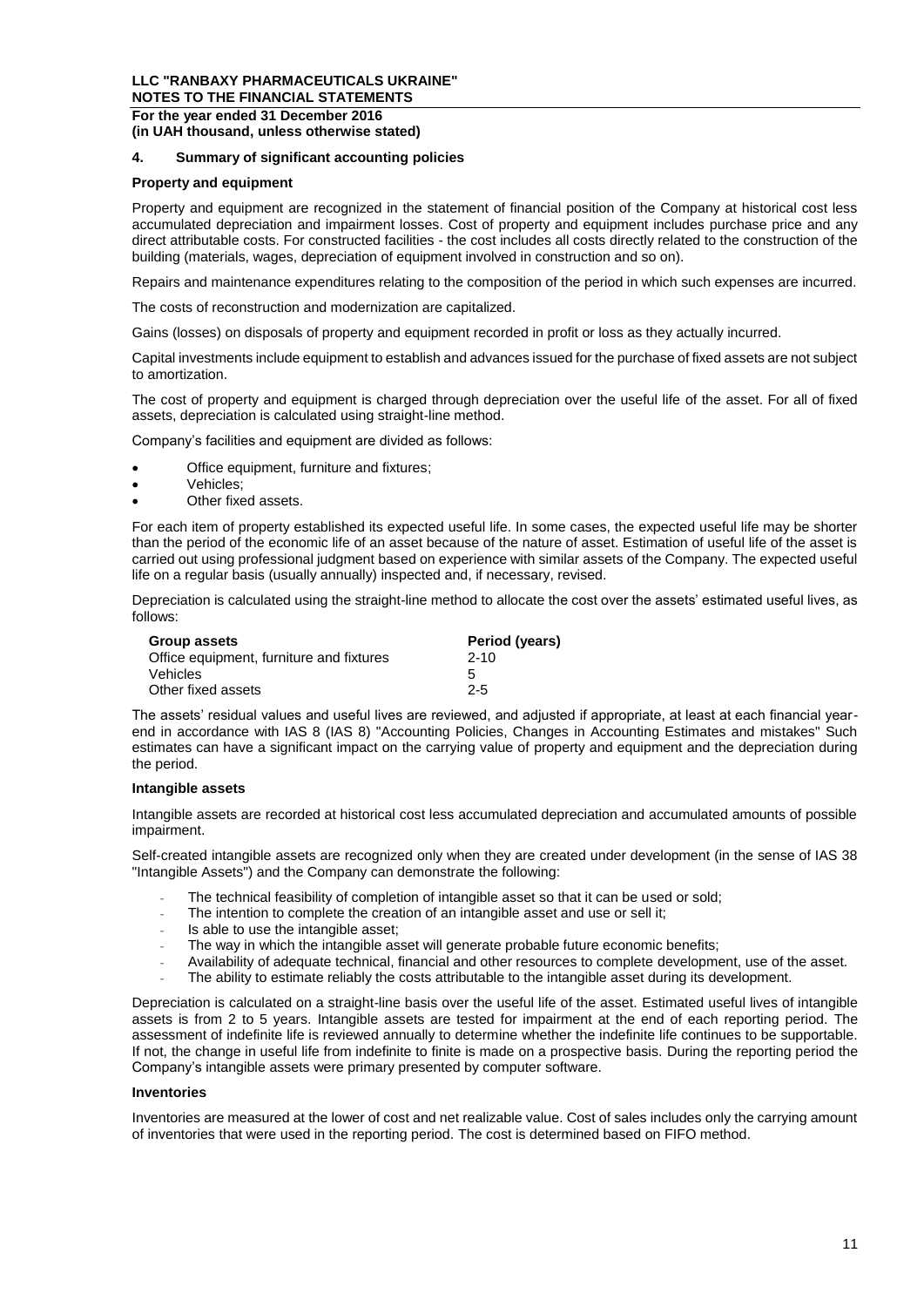**For the year ended 31 December 2016 (in UAH thousand, unless otherwise stated)**

### **4. Summary of significant accounting policies (continued)**

#### **Financial instruments**

#### **Recognition of financial instruments**

Financial assets and financial liabilities of the Company include cash and cash equivalents, accounts receivable and accounts payable, other liabilities and loans. The accounting policies for their recognition and measurement are disclosed in notes to the financial statements.

During the reporting period, Company did not use any financial derivatives, interest rate swaps and forward contracts to reduce the foreign currency or interest rate risks.

The Company recognizes financial assets and financial liabilities in its statement of financial position if they are part of the contractual obligations for financial instruments. Financial assets and liabilities are recognized on the transaction date.

According to IAS 39 "Financial Instruments: Recognition and Measurement", financial assets are classified into the following four categories: financial assets 'at fair value through profit or loss'; 'loans and receivables'; 'held to maturity' investments and 'available-for-sale' financial assets. Upon initial recognition, financial assets are recognized at fair value plus, if they aren't investments at fair value through profit or loss, transaction costs directly attributable to the acquisition or issue of a financial asset. When the Company becomes a party to the contract, it considers that it contains embedded derivatives. Embedded derivatives are separated from the host contract which is not measured at fair value through profit or loss if the analysis shows that the economic characteristics and risks of embedded derivatives are substantially different from those of the main indicators of contract.

The Company classifies financial assets after initial recognition and, if allowed or appropriate, revises the classification at the end of each financial year.

The company has only category of financial assets: loans and receivables.

#### **Loans and receivables**

Loans and receivables are non-derivative financial assets with fixed or determinable payments that are not quoted in an active market. After initial recognition loans and receivables carried at amortized cost using the effective interest method, less provision for impairment. Amortized cost is calculated taking into account discounts or premiums arising on acquisition and includes fees that are an integral part of the effective interest rate and the cost of the transaction. Gains or losses arising from the termination of the asset are in the financial statements, the depreciation and amortization charge recognized in the income statement for the period.

On initial recognition of the loan issued at fair value issued by funds, which are determined using market interest rates for similar instruments if they differ significantly from the interest rate on loans. The loans are measured at amortized cost using the effective interest method. The difference between the fair value of issued capital and the amount of the loan is recognized as interest receivable over the term of the loans. Amortized cost is calculated by taking into account any costs associated with the transaction, and any discount or premium at maturity.

Loans maturing more than twelve months from the date of statement of financial position are included in non-current assets.

Receivables displayed with regard to value added tax (VAT) and initially counted the cost, which will have to pay the debtor. Trade and other receivables are adjusted for the amount of the allowance for impairment. Provision for doubtful debts is created when there is objective evidence that the Company will not be able to collect all debts with regard to initial conditions. If the receivables is uncollectible, it is written off against the allowance for doubtful receivables. Payment of amounts previously written off is recognized as revenue in the period.

### **Fair value**

The fair values of financial assets and liabilities are estimated using available market information and appropriate valuation techniques. However, to interpret market data to estimate the fair value of the required qualified opinion. Accordingly, the assessment does not necessarily indicate the amount that can be implemented in existing markets. The use of different market assumptions and / or estimation methods could have a significant impact on the estimated fair value.

Fair values of financial assets and liabilities are estimated using a discounted cash flow and other appropriate valuation techniques by the end of the year; it does not indicate the fair value of these instruments at the date of these financial statements. These estimates do not reflect any premium or discount that could result from the simultaneous sale offers a complete package of specific financial instruments of the Company. Fair value estimates are based on judgments regarding anticipated future cash flows, current economic conditions, risks inherent in various financial instruments and other factors.

Fair value is based on existing financial instruments without attempting to estimate the expected value of the futures transaction and the value of assets and liabilities that are not considered financial instruments.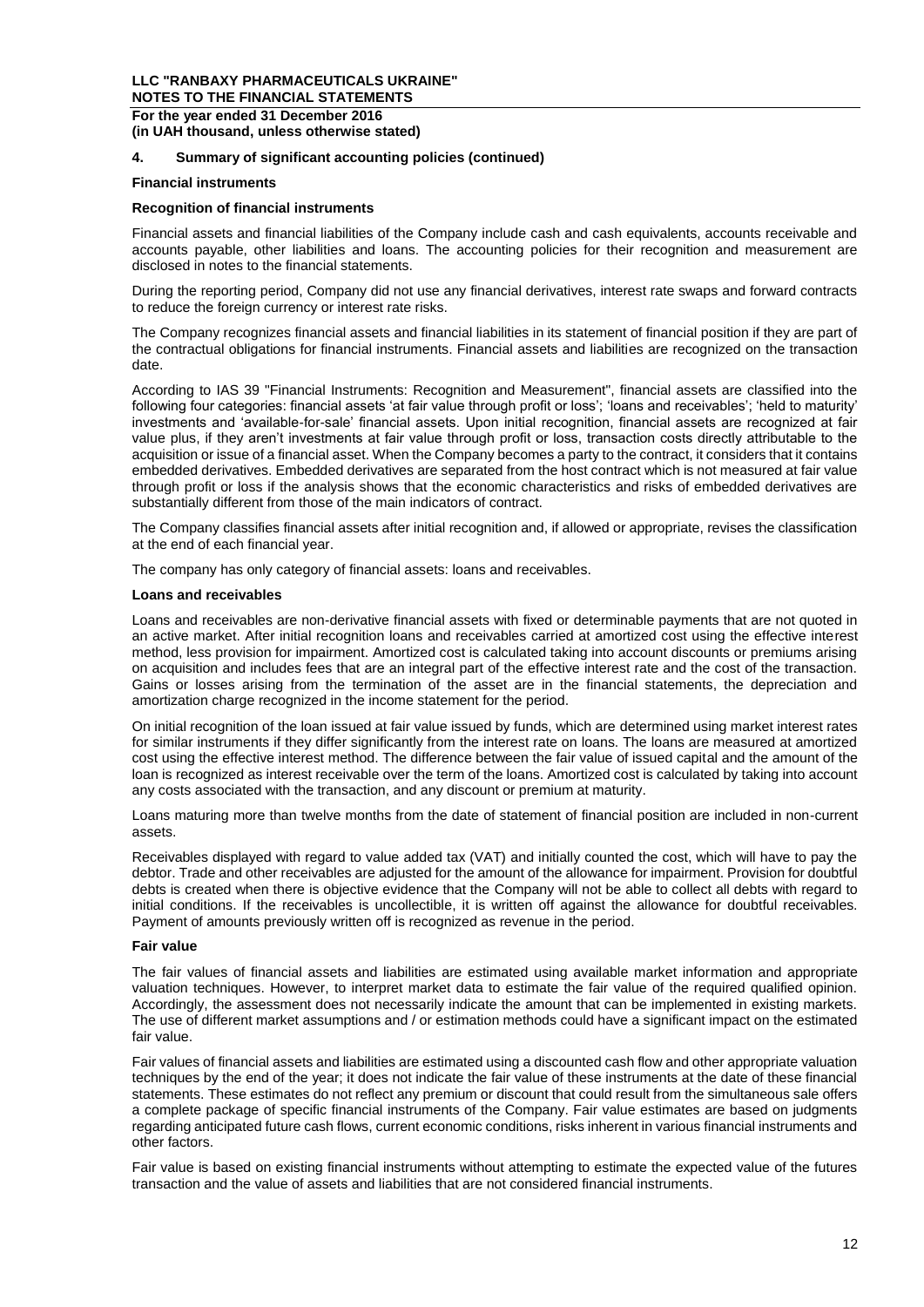## **For the year ended 31 December 2016**

**(in UAH thousand, unless otherwise stated)**

## **4. Summary of significant accounting policies (continued)**

#### **Provision for impairment of trade and other receivables**

The Company has provision for impairment of trade and other receivables based on the evaluation of the Company debt recovery capabilities with specific customers. If a decrease in the creditworthiness of any key customer, or actual losses from default by debtors exceed evaluation of the Company, actual results may differ from these estimates.

If the Company determines that there is no objective confirmation of specific impairment of receivables, regardless of the amount of such receivables included in the category of receivables with similar credit risk characteristics. The aggregate debt of the following categories, in turn, is tested for impairment.

Credit risk characteristics, according to which there is a grouping of receivables related to the estimation of future cash flows generated by such indebtedness in turn depend on the ability of the debtor to repay according to the agreed conditions.

Future cash flows on a group of debtors that are assessed collectively for impairment are determined with contractual cash flows, current economic conditions in general terms the emergence of receivables, the experience of the Company to write-off these debts in the past, the creditworthiness of customers, changes in payment terms and contracts other circumstances which, in the opinion of the Company, may affect the future cash flows from such liability.

Changes in the economy, sectoral specifics or the financial situation of individual clients may result in adjustments to the value of provision for impairment of trade and other receivables recognized in the financial statements.

#### **Cash and cash equivalents**

The structure of funds includes cash in bank accounts and cash on hand. Cash equivalents also include short-term investments that can be readily converted into cash, with a maturity of three months from the date of acquisition, the cost of which is subject to minor fluctuations.

#### **Value added tax**

VAT amounts paid by the Company in the acquisition of goods and services using a tax rate of 7 percent and 20 percent rate, it included the tax credit in general terms. This applies to tax bills that compiled since 1 April, 2014 and subsequent periods.

Revenue, expenses and assets are recognised net of the amount of value added tax ("VAT"), except:

- Where VAT incurred on a purchase of assets or services is not recoverable from the tax authority, in which case VAT is recognised as a part of the cost of acquisition of the asset or as a part of the expense item, as applicable; and
- When accounts receivable and accounts payable are stated including the amount of VAT.

#### **Equity**

Equity of the Company includes the following elements: capital, unpaid capital and retained earnings.

The authorized capital is the share capital recorded in the charter and registered in the Unified State Register of Enterprises and Organizations of net outstanding amount at the end of the reporting period. Total income includes: accrued income (loss) of current and prior periods and accumulated other comprehensive income.

#### **Financial liabilities**

Financial liabilities are divided into 2 categories:

- Financial liabilities accounted for at fair value through profit or loss;
- Financial liabilities carried at amortized cost.

Financial liabilities are revalued through profit or loss

Upon initial recognition, financial liabilities may be classified as fair value through profit or loss if the following criteria are met:

(i) classification in this category eliminates or significantly reduces inconsistencies in treatment that otherwise would arise when assessing the liabilities or recognizing gains or losses on them;

(ii) the liabilities are part of a group of financial liabilities managed and their performance against which they are assessed fair values in accordance with the risk management policy;

(iii) the financial liability contains an embedded derivative that must be separately reflected in the financial statements.

As at the balance sheet date, the Company had no financial obligations that could be classified as fair value through profit or loss.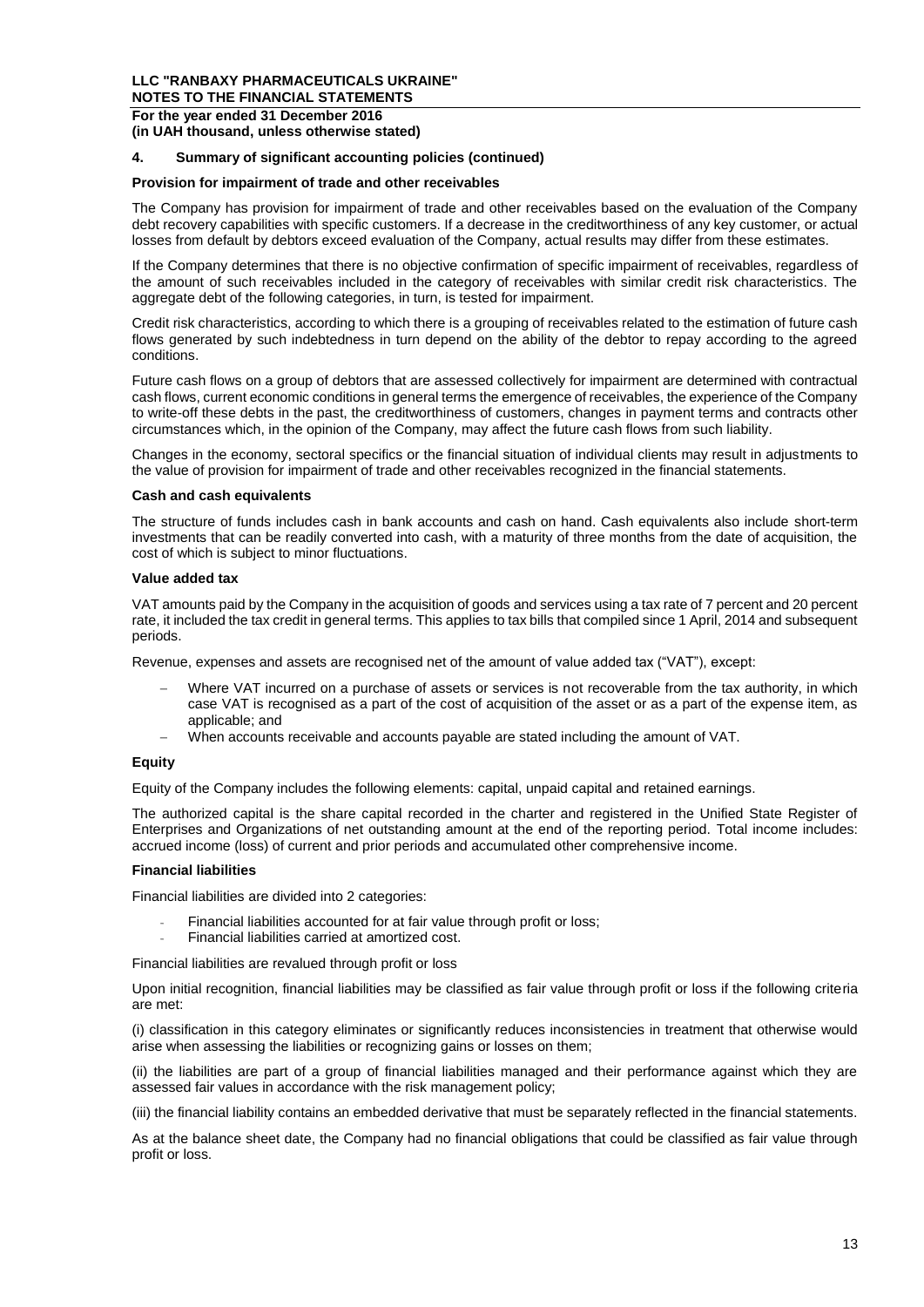## **For the year ended 31 December 2016**

**(in UAH thousand, unless otherwise stated)**

## **4. Summary of significant accounting policies (continued)**

#### **Accounts Payable**

Payables initially determined and displayed according to the policy regarding financial instruments. Later fixed maturity is measured at amortized cost using the effective interest rate. Amortized cost is calculated by taking into account any costs associated with the transaction, and any discount or premium at maturity. Financial liabilities that do not have fixed subsequently at cost.

## **Liabilities for dividends**

The obligation to pay dividends recognized as liabilities in the period in which the dividends are approved by shareholders.

#### **Leases**

Lease, which transfer to the Company substantially all the risks and benefits incidental to ownership of the leased item is to be classified as a finance lease. Other leases are classified as operating leases.

The cost of operating lease is charged evenly over the lease object.

Assets obtained under finance leases are recognized and recorded as fixed assets at lower of: the fair value of the acquisition-date or present discounted value of the minimum lease payments.

#### **Income tax**

Income tax expense represents the sum of current income and deferred taxes.

Current income tax is based on taxable profit for the year. Taxable profit differs from profit before tax as reported in the statement of profit or loss and other comprehensive income because of items of income or expense that are taxable or deductible in other years and items that are never taxable or deductible. The Company's current income tax is calculated using tax rates that have been enacted or substantively enacted by the end of the reporting period.

Total current tax payable is calculated by the Company on profit before tax, determined by the laws of Ukraine using the tax rate in effect at the balance sheet date and includes adjustments to tax liabilities for previous years.

#### **Deferred tax**

Deferred tax is provided using the balance sheet method on amount of temporary differences between the carrying amounts of assets and liabilities used for financial reporting and their value used for tax purposes. The value of deferred tax is determined by the expected manner of realization of assets or the payment of liabilities using tax rates enacted or announced at the balance sheet date. Deferred tax assets and liabilities are offset for financial reporting purposes because they relate to income taxes imposed by the same taxation authority.

Deferred tax assets and liabilities are reviewed at each reporting date and reduced if it is clear that there will be obtained an appropriate profit before tax. Assessment of probability includes judgments based on the expected results of operations. To assess the likelihood of realization of deferred tax assets (liabilities) in the future, various factors including operating results of previous years, the operational plan, expiration of tax loss compensation and tax planning strategies. If actual results differ from estimated or these estimates should be revised in future periods, it can have a negative impact on the financial position, results of operations and cash flows. If the value of the recognition of deferred tax assets in the future should be reduced, this reduction will be recognized in the income statement.

A deferred tax asset is recognized only in amount not exceeding the expected future tax rate on profit before tax, due to which the asset will be realized. The amount of the deferred tax asset is reduced when receiving all the benefits of its implementation is unlikely.

Act of 24 December 2015 amended the Tax Code of Ukraine, which provide 2016 income tax calculation lead accounting rules adjusted accounting profit before tax to a certain number of tax differences. According to company management, it will not have any significant effect on the amount of expenses for income tax.

#### **Reserves and allowances for future expenses and payments**

Provisions are recognized when the Company, as a result of a past event, has a legal or constructive obligation for the settlement of which is likely to need an outflow of resources bearing in future economic benefits and which can be estimated with a high degree of reliability.

#### **Revenue Recognition**

Revenue is recorded at fair value of the consideration received or receivable expected.

Proceeds from the sale - is the value of output set by customers during the period. Management believes that the assumptions used and judgments underlying the data are reasonable. However, changes in these assumptions may affect the amount recognized in the statements of income.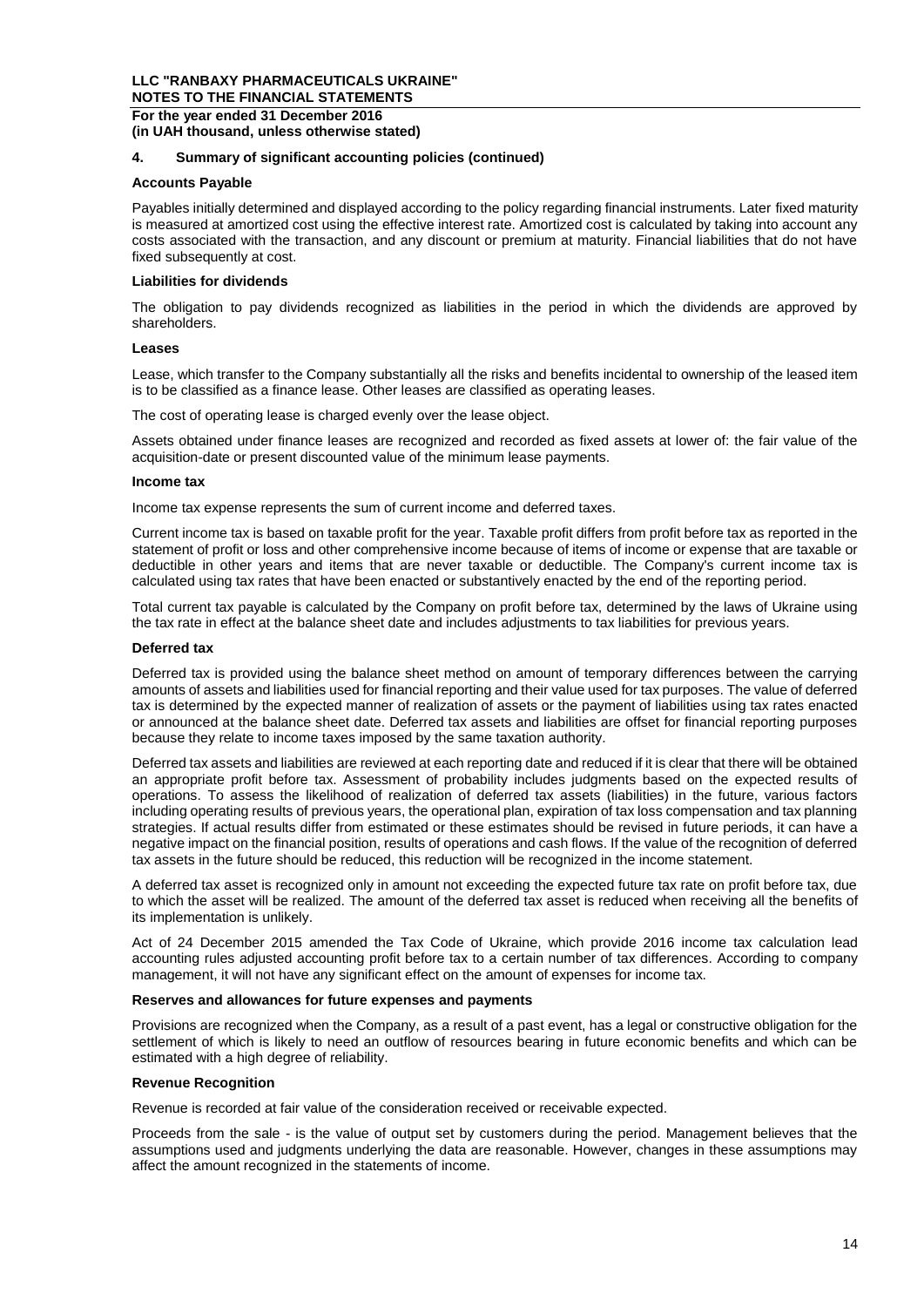## **For the year ended 31 December 2016**

**(in UAH thousand, unless otherwise stated)**

## **4. Summary of significant accounting policies (continued)**

Proceeds from sale of tangible assets is shown in the income statement when the significant risks and rewards of ownership of those assets transferred to the buyer, the amount of revenue can be reliably measured, and the likely flow to the enterprise economic benefits associated with the transaction and the costs incurred or to be incurred in the future on this transaction can be reliably determined. The date of the recognition of revenue on such transactions is the date of shipment to buyers of tangible assets, unless otherwise indicated in most contracts.

Revenues for service contracts displayed on the stage of completion of the contract.

Interest income is recognized in the income statement on an accrual basis based on the principal amount and the effective interest rate that discounts estimated future cash inflows over the life of the financial asset to the residual value of the asset.

## <span id="page-14-0"></span>**5. Changes in accounting policies and disclosures**

## **5.1. New and amended standards and interpretations**

The following standards were adopted by the Company on 1 January 2016:

## **International Financial Reporting Standards ("IFRS")**

IFRS 14 Regulatory Deferral Accounts

#### **Amendments to existing standards**

- Amendments to IFRS 11 Joint Arrangements: Accounting for Acquisitions of Interests
- Amendments to IAS 16 and IAS 38: Clarification of Acceptable Methods of Depreciation and Amortisation
- Amendments to IAS 16 and IAS 41 Agriculture: Bearer Plants
	- Amendments to IAS 27: Equity Method in Separate Financial **Statements**
	- Annual Improvements 2012-2014 Cycle *Improvements to IFRS 5, IFRS*

*7, IAS 19, IAS 34*

- **Amendments to IAS 1 Disclosure Initiative**
- Amendments to IFRS 10, IFRS 12 and IAS 28 Investment Entities: Applying the Consolidation Exception

The adoption of new or revised standards did not have any effect on the financial position or performance of the Company and any disclosures in the Company's financial statements.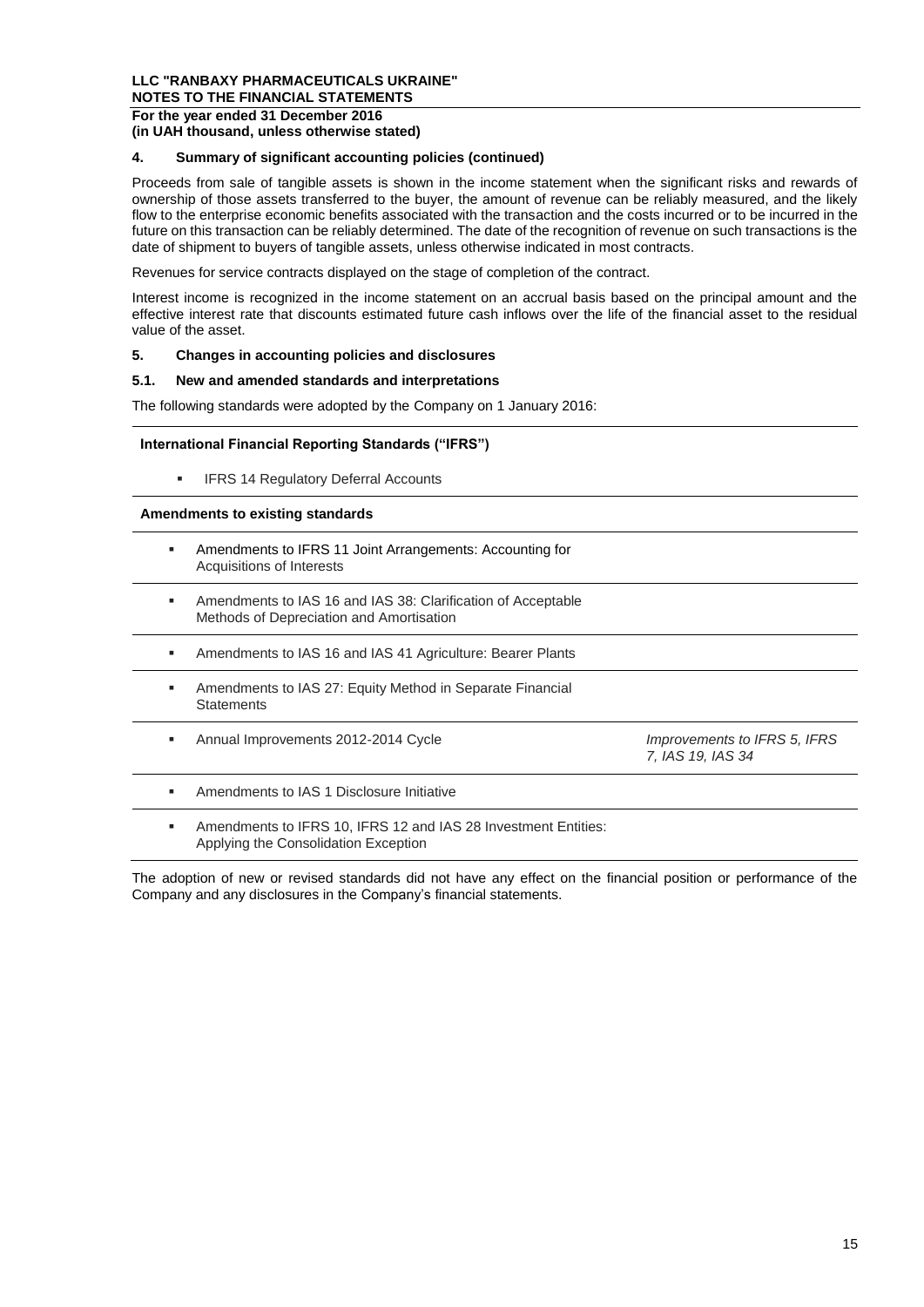## **For the year ended 31 December 2016**

**(in UAH thousand, unless otherwise stated)**

## <span id="page-15-0"></span>**6. IFRSs and IFRIC Interpretations not yet effective**

A number of new standards and amendments to standards are effective for annual periods beginning after 1 January 2016 and earlier application is permitted; however, the Company has not early applied the following new or amended standards in preparing these financial statements.

| amended<br><b>New</b><br>or<br>standards                   | <b>Summary of the requirements</b>                                                                                                                                                                                                                                                                                                                                                          | Possible impact on financial<br>statements                                                                                    |  |
|------------------------------------------------------------|---------------------------------------------------------------------------------------------------------------------------------------------------------------------------------------------------------------------------------------------------------------------------------------------------------------------------------------------------------------------------------------------|-------------------------------------------------------------------------------------------------------------------------------|--|
| <b>IFRS 9 Financial</b><br>Instruments                     | IFRS 9, published in July 2014, replaces the existing<br>guidance in IAS 39 Financial Instruments:                                                                                                                                                                                                                                                                                          | The Company is assessing the<br>potential impact on its financial                                                             |  |
|                                                            | Recognition and Measurement. IFRS 9 includes revised<br>guidance on the classification and measurement of<br>financial instruments, a new expected credit loss model<br>for calculating impairment on financial assets, and new<br>general hedge accounting requirements. It also carries<br>forward the guidance on recognition and derecognition<br>of financial instruments from IAS 39. | statements resulting from the<br>application of IFRS 9.                                                                       |  |
|                                                            | IFRS 9 is effective for annual reporting periods<br>beginning on or after 1 January 2018, with early<br>adoption permitted.                                                                                                                                                                                                                                                                 |                                                                                                                               |  |
| <b>IFRS 15 Revenue from</b><br>Contracts with<br>Customers | IFRS 15 establishes a comprehensive framework for<br>determining whether, how much and when revenue is<br>recognised. It replaces existing revenue recognition<br>guidance, including IAS 18 Revenue, IAS 11<br>Construction Contracts and IFRIC 13 Customer Loyalty<br>Programmes.                                                                                                         | The Company is assessing the<br>potential impact on its financial<br>statements resulting from the<br>application of IFRS 15. |  |
|                                                            | IFRS 15 is effective for annual reporting periods<br>beginning on or after 1 January 2018, with early adoption<br>permitted.                                                                                                                                                                                                                                                                |                                                                                                                               |  |

The following new or amended standards are not expected to have a significant impact on the Company's financial statements.

- IFRS 14 Regulatory Deferral Accounts.
- Accounting for Acquisitions of Interests in Joint Operations (Amendments to IFRS 11).
- Clarification of Acceptable Methods of Depreciation and Amortisation (Amendments to IAS 16 and IAS 38).
- Equity Method in Separate Financial Statements (Amendments to IAS 27).
- Sale or Contribution of Assets between an Investor and its Associate or Joint Venture (Amendments to IFRS 10 and IAS 28).
- Annual Improvements to IFRSs 2012–2014 Cycle various standards.
- Investment Entities: Applying the Consolidation Exception (Amendments to IFRS 10, IFRS 12 and IAS 28).
- Disclosure Initiative (Amendments to IAS 1).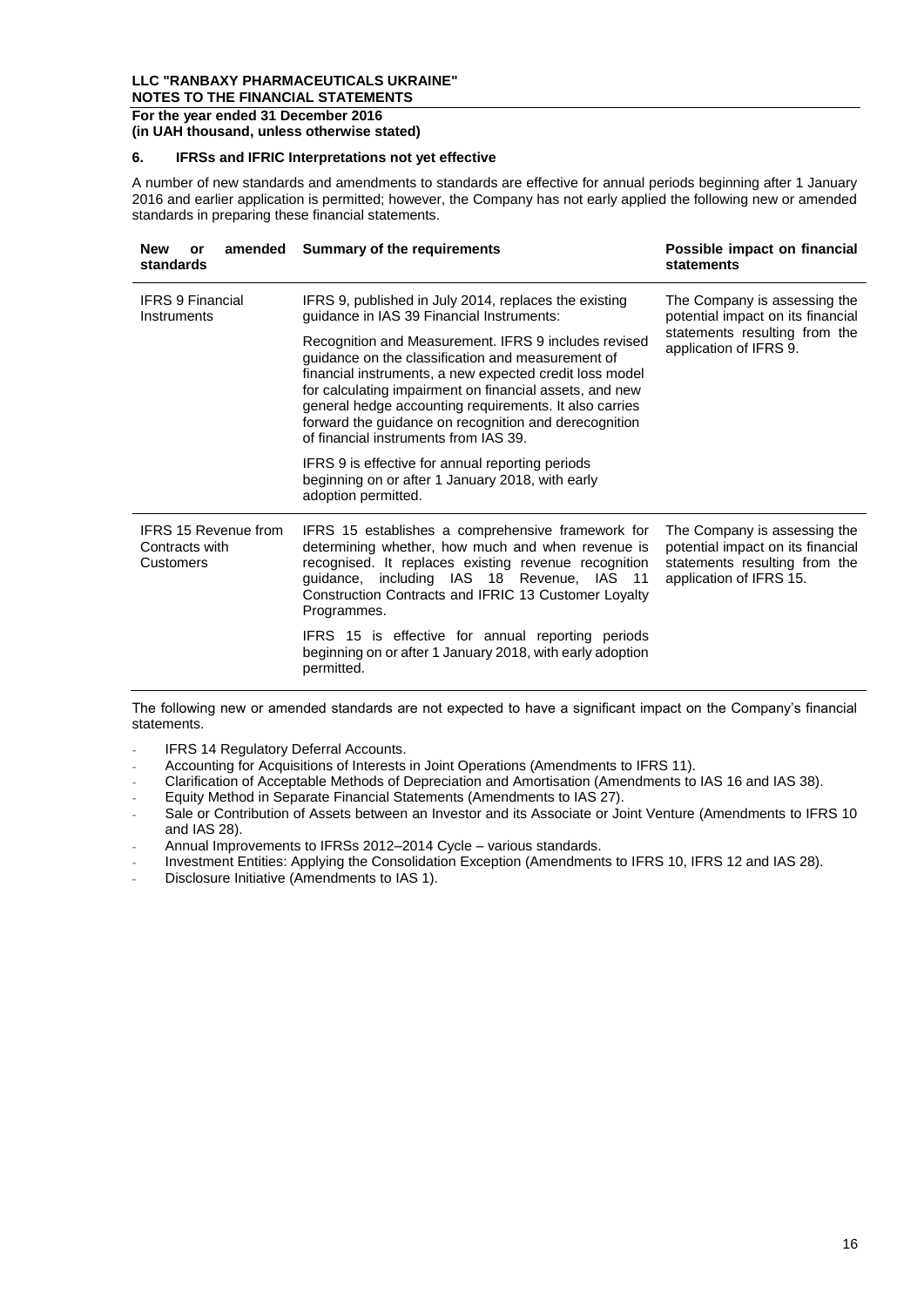**For the year ended 31 December 2016**

**(in UAH thousand, unless otherwise stated)**

## <span id="page-16-0"></span>**7. Critical accounting estimates and judgements**

Estimates and judgements are continually evaluated and are based on historical experience as adjusted for current market conditions and other factors, including expectations of future events that are believed to be reasonable under the circumstances.

The key assumptions concerning the future and other key sources of estimation uncertainty at the reporting date, that have a significant risk of causing a material adjustment to the carrying amounts of assets and liabilities within the next financial year, are described below. The Company based its assumptions and estimates on parameters available when the financial statements were prepared. Existing circumstances and assumptions about future developments, however, may change due to market changes or circumstances arising beyond the control of the Company. Such changes are reflected in the assumptions when they occur.

## **Operating lease commitments**

The Company has entered into leases over properties and motor vehicles. As management has determined that the Company has not obtained substantially all the risks and rewards of ownership of the properties and motor vehicles, the leases have been classified as operating leases and accounted for accordingly.

## **The Useful lives of fixed assets and intangible assets**

Depreciation or amortization on fixed and intangible assets, accrued over the term of their useful lives. The useful life of an asset is an estimate of how long the asset will be used.

Useful lives of depreciation of property and equipment are reviewed at end of each financial year and adjusted prospectively, if appropriate. As for durable assets, changes in estimates could lead to significant changes in book value.

## **Impairment of trade and other receivables**

The provision policy for impairment of trade and other receivables of the Company is based on the ongoing evaluation of the collectability, aged analysis of the outstanding receivables and management's judgement. A considerable amount of judgement is required in assessing the ultimate realisation of these receivables, including creditworthiness and the past collection history of each customer. If the financial conditions of the customers of the Company were to deteriorate, resulting in an impairment of their ability to make payments, additional allowances may be required.

#### **Deferred tax assets and liabilities**

The factors used to assess the likelihood of realization deferred tax assets (liabilities) in the future include operating results of previous years, the operational plan, expiration of tax loss compensation and tax planning strategies. If actual results differ from estimated results or if the Company adjusts these assumptions, it may have a negative impact on the financial position, results of operations and cash flows. If the value of the recognition of deferred tax assets in the future should be reduced, this reduction will be recognized in the statement of comprehensive income.

The Company recognised deferred tax assets in as at 31 December 2016 for doubtful debt with VAT in amount UAH 1 380 thousands and for provisions in amount of UAH 544 thousands that it is expected to be used to reduce the taxable profit.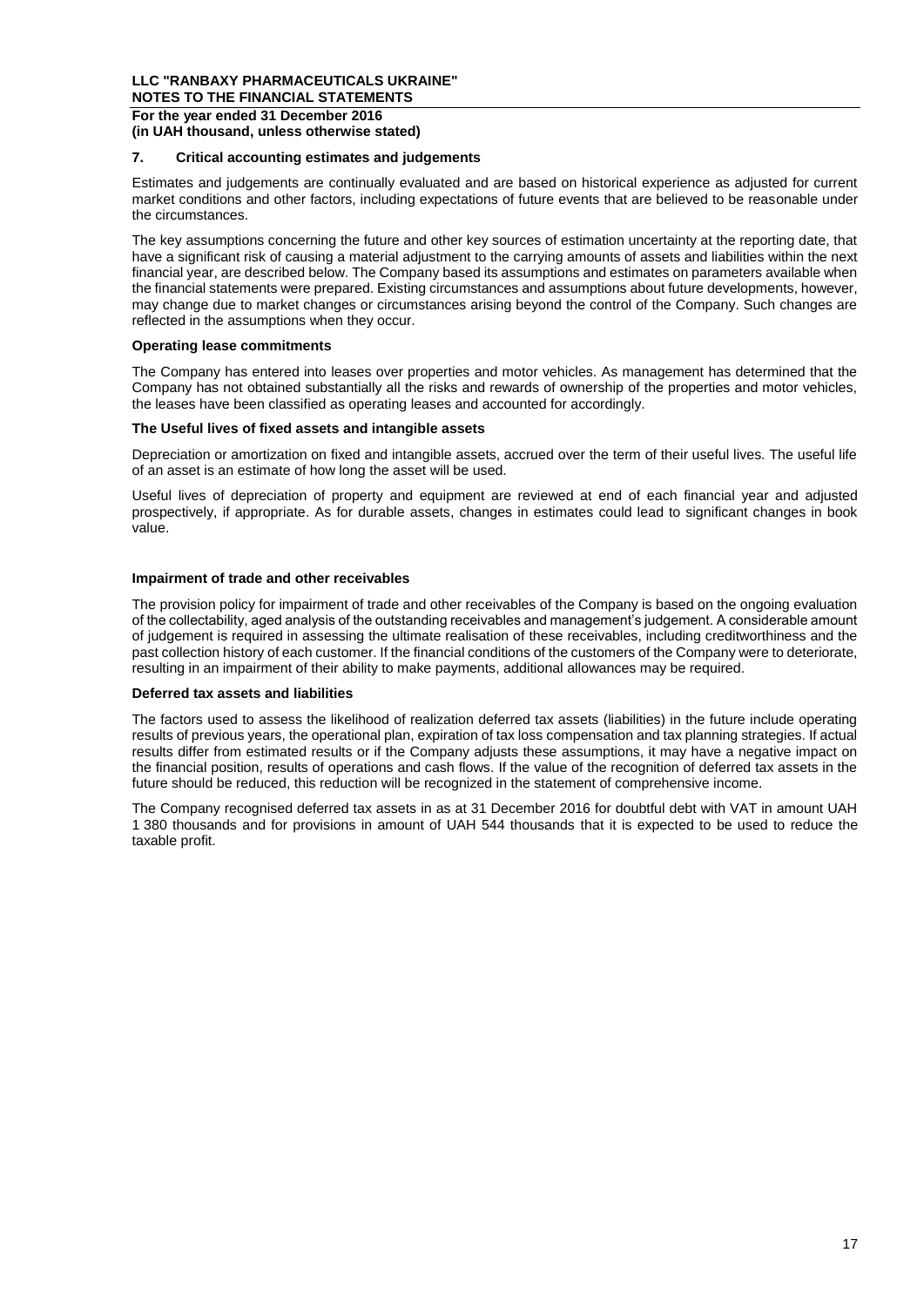**For the year ended 31 December 2016**

**(in UAH thousand, unless otherwise stated)**

## <span id="page-17-0"></span>**8. Property and equipment**

|                                                      | <b>Office</b><br>equipment,<br>furniture and<br>fixtures | <b>Vehicles</b> | Other                    | <b>Total</b> |
|------------------------------------------------------|----------------------------------------------------------|-----------------|--------------------------|--------------|
| <b>Historical cost</b>                               |                                                          |                 |                          |              |
| As at 31 December 2014                               | 1453                                                     | 52              | 22                       | 1527         |
| Additions                                            | 145                                                      |                 | 3                        | 148          |
| <b>Disposals</b>                                     | (48)                                                     |                 |                          | (48)         |
| As at 31 December 2015                               | 1550                                                     | 52              | 25                       | 1627         |
| Additions                                            | 289                                                      | 118             | 29                       | 436          |
| <b>Disposals</b>                                     | (33)                                                     |                 |                          | (33)         |
| As at 31 December 2016                               | 1806                                                     | 170             | 54                       | 2030         |
| <b>Depreciation</b><br>As at 31 December 2014        | (232)                                                    | $\blacksquare$  | (22)                     | (255)        |
|                                                      | (319)                                                    | (10)            | (3)                      | (332)        |
| Depreciation charge for the year<br><b>Disposals</b> | 18                                                       |                 |                          | 18           |
| As at 31 December 2015                               | (534)                                                    | (10)            | (25)                     | (569)        |
| Depreciation charge for the year                     | (345)                                                    | (22)            | (29)                     | (396)        |
| <b>Disposals</b>                                     | 15                                                       |                 |                          | 15           |
| As at 31 December 2016                               | (864)                                                    | (32)            | (54)                     | (950)        |
| Net book value                                       |                                                          |                 |                          |              |
| As at 31 December 2016                               | 942                                                      | 138             | ۰                        | 1 0 8 0      |
| As at 31 December 2015                               | 1016                                                     | 42              | ۰                        | 1058         |
| As at 31 December 2014                               | 1 2 2 0                                                  | 52              | $\overline{\phantom{0}}$ | 1 2 7 2      |

## <span id="page-17-1"></span>**9. Intangible assets**

|                                  | <b>Patent and trademark</b> | <b>Computer software</b> | <b>Total</b> |
|----------------------------------|-----------------------------|--------------------------|--------------|
| Cost                             |                             |                          |              |
| As at 31 December 2014           | Ξ.                          | 172                      | 172          |
| Additions                        | 342                         | 90                       | 432          |
| As at 31 December 2015           | 342                         | 262                      | 604          |
| Additions                        | 45                          | 144                      | 189          |
| As at 31 December 2016           | 387                         | 406                      | 793          |
| Amortisation                     |                             |                          |              |
| As at 31 December 2014           |                             | (42)                     | (42)         |
| Amortisation charge for the year | (29)                        | (76)                     | (76)         |
| As at 31 December 2015           | (29)                        | (89)                     | (118)        |
| Amortisation charge for the year | (54)                        | (74)                     | (128)        |
| As at 31 December 2016           | (84)                        | (162)                    | (246)        |
| Net book value                   |                             |                          |              |
| As at 31 December 2016           | 303                         | 244                      | 547          |
| As at 31 December 2015           | 313                         | 173                      | 486          |
| As at 31 December 2014           |                             | 130                      | 130          |

All of the Company's intangible assets are with definite useful lives.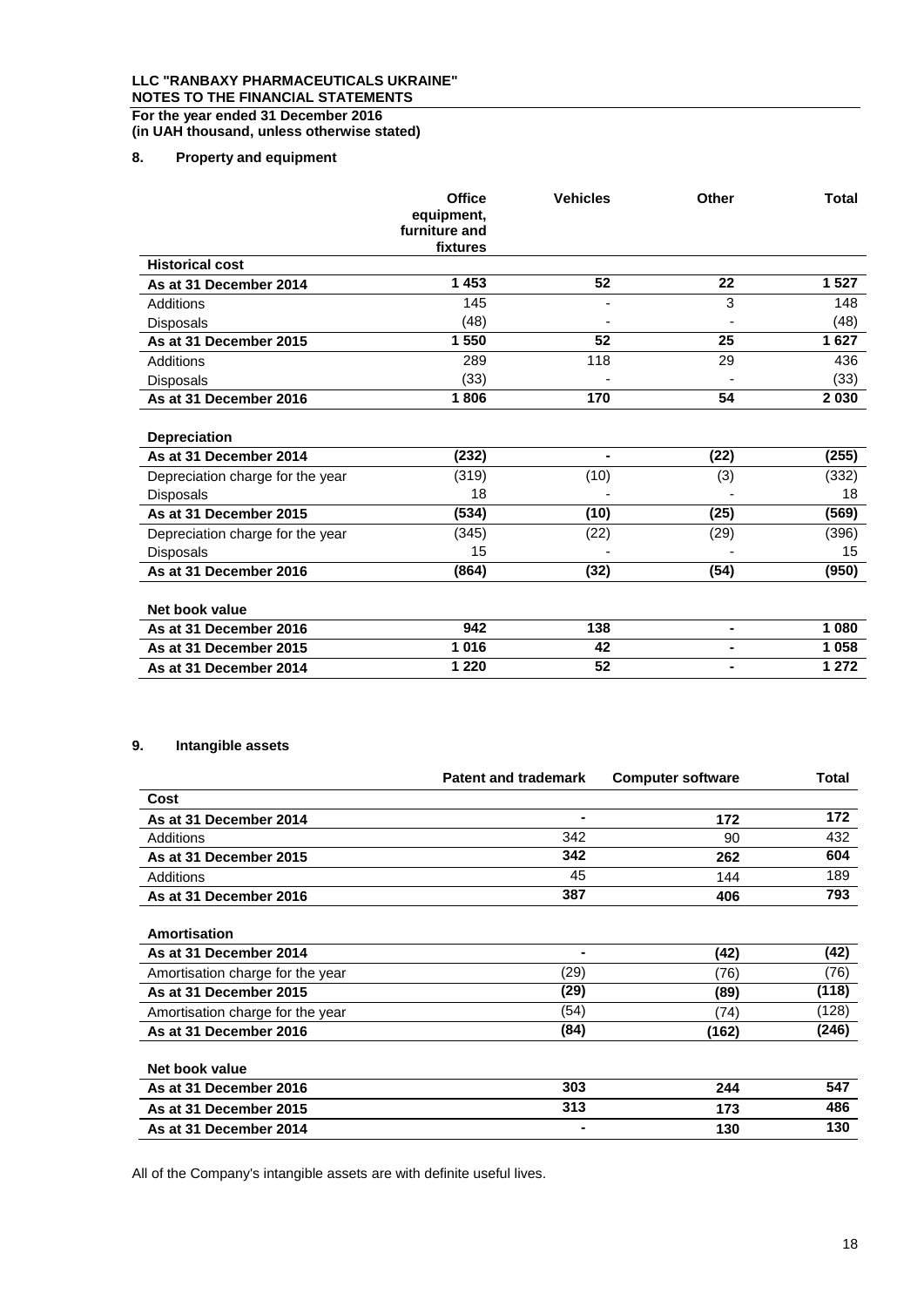**For the year ended 31 December 2016**

## **(in UAH thousand, unless otherwise stated)**

## <span id="page-18-0"></span>**10. Income tax**

Income tax expense consist from the following:

|                                                               | 2016   | 2015    |
|---------------------------------------------------------------|--------|---------|
| <b>Current income tax:</b>                                    |        |         |
| Current income tax charge                                     | (2371) | (205)   |
| Adjustments in respect of current income tax of previous year | (24)   | (707)   |
| Deferred tax:                                                 |        |         |
| Relating to origination and reversal of temporary differences | 1591   | (284)   |
| Total                                                         | (804)  | (1 196) |

The income tax expense for the year can be reconciled to the accounting profit as follows:

|                                                             | 2016  | 2015    |
|-------------------------------------------------------------|-------|---------|
| Accounting profit/(loss) before income tax                  | 3751  | (449)   |
| Tax at the Ukrainian tax rate of 18%                        | (675) | 81      |
| Tax effect of amounts which are not deductible (taxable) in |       |         |
| calculating taxable income:                                 |       |         |
| Not deductible expenses due to purchases from non-profit    | (105) | (481)   |
| organizations                                               |       |         |
| Adjustments in respect of current income tax of previous    | (24)  | (707)   |
| year                                                        |       |         |
| Other expenses not deducted in calculating taxable          |       | (89)    |
| income                                                      |       |         |
| Tax charge                                                  | (804) | (1 196) |

## Movement in deferred tax balances

|                                          | 31<br><b>December</b><br>2016 | Recognised<br>in profit or<br>loss | 31<br><b>December</b><br>2015 | Recognised<br>in profit or<br>loss | 01 January<br>2015 |
|------------------------------------------|-------------------------------|------------------------------------|-------------------------------|------------------------------------|--------------------|
| Inventories                              | 66                            | (94)                               | 160                           | (162)                              | 322                |
| Provision for uninvoiced<br>expenditures | 478                           | 305                                | 173                           | (122)                              | 295                |
| Provisions for VAT receivables           | 1 380                         | 1 380                              | ۰                             | $\overline{\phantom{0}}$           |                    |
| Net deferred tax<br>asset/(liability)    | 1924                          | 591                                | 333                           | (284)                              | 617                |

#### <span id="page-18-1"></span>**11. Inventories**

|                | 2016   | 2015   |
|----------------|--------|--------|
| Goods in stock | 75 770 | 86761  |
| Fuel           | 46     | 64     |
| <b>Total</b>   | 75816  | 86 825 |

## <span id="page-18-2"></span>**12. Trade and other receivables**

|                                 | 2016    | 2015    |
|---------------------------------|---------|---------|
| Trade receivables               | 481     | 7 3 0 1 |
| Accounts receivable with budget | 29      | 4979    |
| Income tax receivable           | 46      | 3 3 9 8 |
| Deferred expenses               | 975     | 802     |
| Receivables for advances paid   | 4 9 6 3 | 2 4 0 6 |
| <b>Total</b>                    | 6494    | 18886   |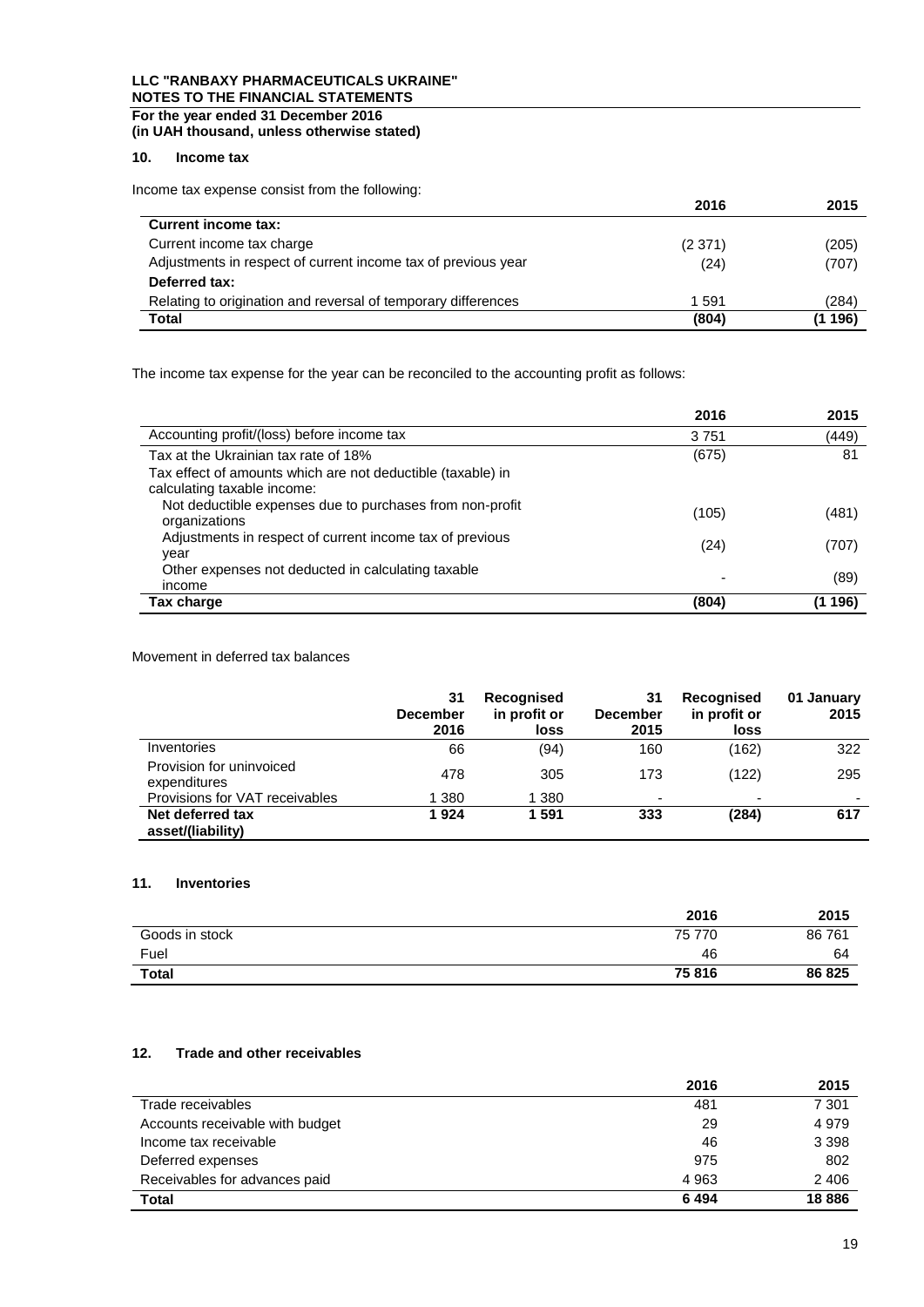## **For the year ended 31 December 2016**

**(in UAH thousand, unless otherwise stated)**

## **12. Accounts receivable (continued)**

As at 31 December 2016 receivables for advances paid of the Company presented as advances for rent of cars and office amounted to UAH 3 471 thousand (2015: UAH 1 385 thousand).

The ageing analysis of trade receivables is as follows:

|                        | Total | Neither past        | Past due but not impaired |                          |                          |
|------------------------|-------|---------------------|---------------------------|--------------------------|--------------------------|
|                        |       | due nor<br>impaired | $<$ 30 davs               | 31-90 days               | > 90 davs                |
| As at 31 December 2016 | 481   | 481                 | ۰                         | $\overline{\phantom{0}}$ |                          |
| As at 31 December 2015 | 7 301 | 7088                | 213                       | $\blacksquare$           | $\overline{\phantom{0}}$ |

## <span id="page-19-0"></span>**13. Cash and short-term deposits**

As at December 31, cash and equivalents were presented as follows:

|                     | 2016    | 2015   |
|---------------------|---------|--------|
| Cash at bank        | 4 3 2 9 | 9602   |
| Short-term deposits | 8 0 0 0 | $\sim$ |
| Total               | 12 3 29 | 9602   |

Short-term deposits in "Credit Agricole Bank" are made for varying periods of between one day and three months, depending on the immediate cash requirements of the Company, and earned interest in amount UAH 50 thousand for 2016 year at the respective short-term deposits rates 7.5 – 9 %.

Information on available cash of currencies is provided in note 24.

## <span id="page-19-1"></span>**14. Authorized capital**

Registered share capital of the Company as of 31 December 2015 and 31 December 2016 year totalled UAH 39 950 thousand. Participants of the Company in the reporting and the previous period were:

| <b>Shareholder</b>              | The size of the<br>share,<br><b>In UAH</b> | The size of the<br>share,% |
|---------------------------------|--------------------------------------------|----------------------------|
| Ranbaxy (Netherlands) BV        | 39 550 500                                 | 99%                        |
| Ranbaxy Holdings (UK) Limited   | 399 500                                    | $1\%$                      |
| <b>Total authorized capital</b> | 39 950 000                                 | 100%                       |

At the end of the reporting period, capital was paid in full.

## <span id="page-19-2"></span>**15. Trade and other payables**

|                              | 2016   | 2015   |
|------------------------------|--------|--------|
| Trade payables               | 46 629 | 72 298 |
| Accounts payable with budget | 939    |        |
| Other current liabilities    |        | 9      |
| <b>Total</b>                 | 47 575 | 72 307 |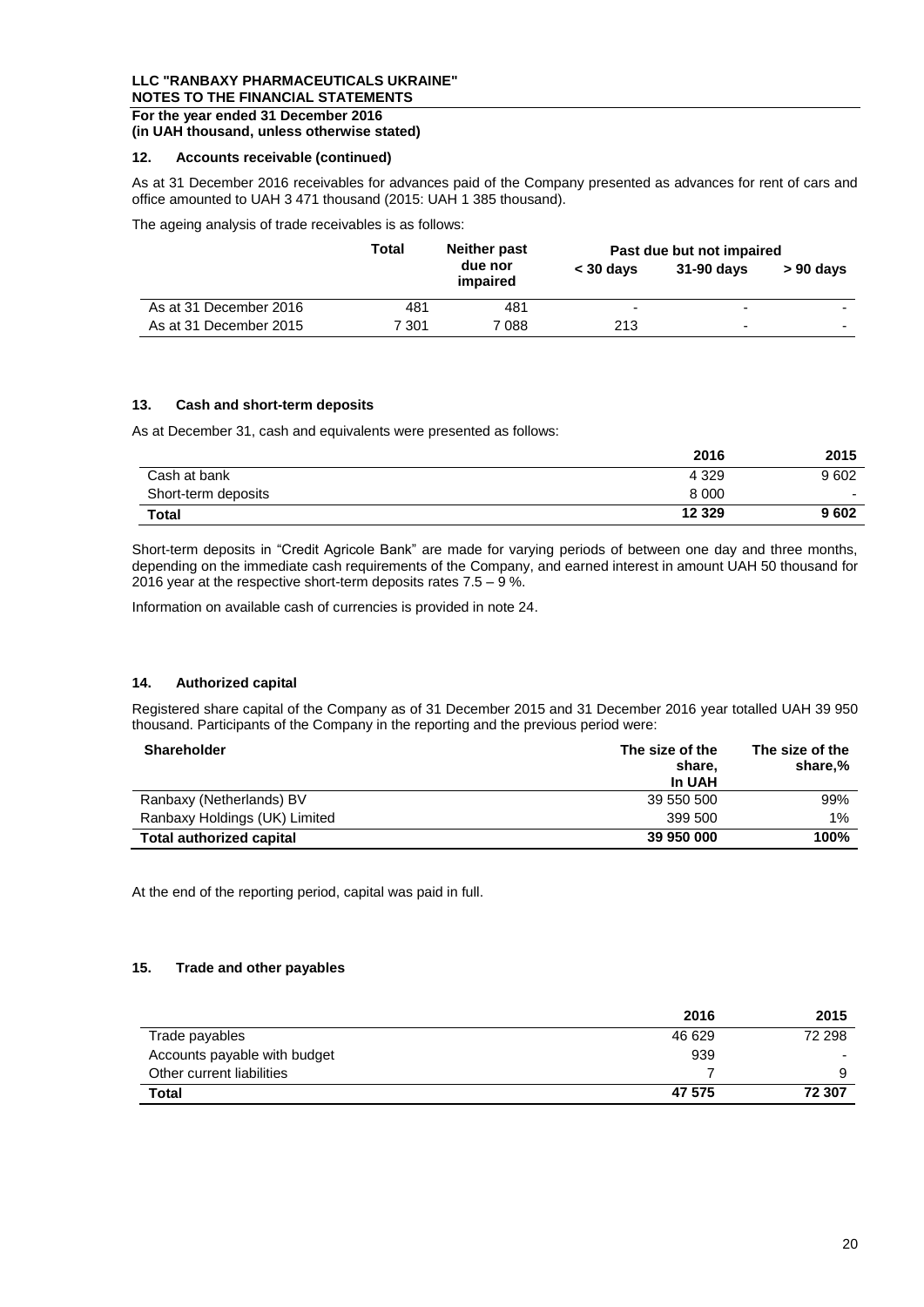**For the year ended 31 December 2016**

## **(in UAH thousand, unless otherwise stated)**

## <span id="page-20-0"></span>**16. Provision of current costs**

|                                            | 2016    | 2015    |
|--------------------------------------------|---------|---------|
| Maintenance personnel expenses             | 5 3 3 7 | 4 2 4 9 |
| Provision for uninvoiced expenditures      | 2650    | 725     |
| Ensuring when returning goods to the buyer | 8       | 236     |
| Total                                      | 7995    | 5 2 1 0 |

Changes of current provisions for the year ended are presented in table below:

|                                                       | 31<br><b>December</b><br>2016 | <b>Increase</b><br>for the<br>year | <b>Used/Reversed</b><br>during<br>reporting<br>period | 31<br><b>December</b><br>2015 | Increase<br>for the<br>year | Used/Reversed<br>during<br>reporting<br>period | Januar<br>v 2015 |
|-------------------------------------------------------|-------------------------------|------------------------------------|-------------------------------------------------------|-------------------------------|-----------------------------|------------------------------------------------|------------------|
| Maintenance<br>personnel<br>expenses<br>Provision for | 5 3 3 7                       | 7 3 4 6                            | (6258)                                                | 4 2 4 9                       | 7 2 4 5                     | (5668)                                         | 2672             |
| uninvoiced<br>expenditures<br>Ensuring when           | 2650                          | 7311                               | (5386)                                                | 725                           | 13 2 28                     | (13 256)                                       | 753              |
| returning goods<br>to the buyer                       | 8                             | 1 0 8 2                            | (1310)                                                | 236                           | 483                         | (257)                                          | 10               |
| Net deferred<br>tax<br>asset/(liability)              | 7995                          | 15739                              | (12954)                                               | 5 2 1 0                       | 20 956                      | (19 181)                                       | 3 4 3 5          |

## <span id="page-20-1"></span>**17. Revenue from sales**

|                                         | 2016    | 2015    |
|-----------------------------------------|---------|---------|
| Proceeds from sales of goods in Ukraine | 266 640 | 212 970 |
| Total                                   | 266 640 | 212 970 |

## <span id="page-20-2"></span>**18. Administrative expenses**

|                                                                              | 2016     | 2015     |
|------------------------------------------------------------------------------|----------|----------|
| Costs of administrative staff                                                | (11729)  | (11 748) |
| Charges for salaries                                                         | (1162)   | (1437)   |
| Operating lease and car maintenance                                          | (1897)   | (1498)   |
| <b>Banking services</b>                                                      | (413)    | (326)    |
| Rent and service office                                                      | (4401)   | (3191)   |
| Information and consulting services, including audit services,<br>recruiting | (789)    | (738)    |
| The costs of servicing computer systems                                      | (932)    | (556)    |
| Other administrative expenses                                                | (1 084)  | (2653)   |
| <b>Total</b>                                                                 | (22 407) | (22 147) |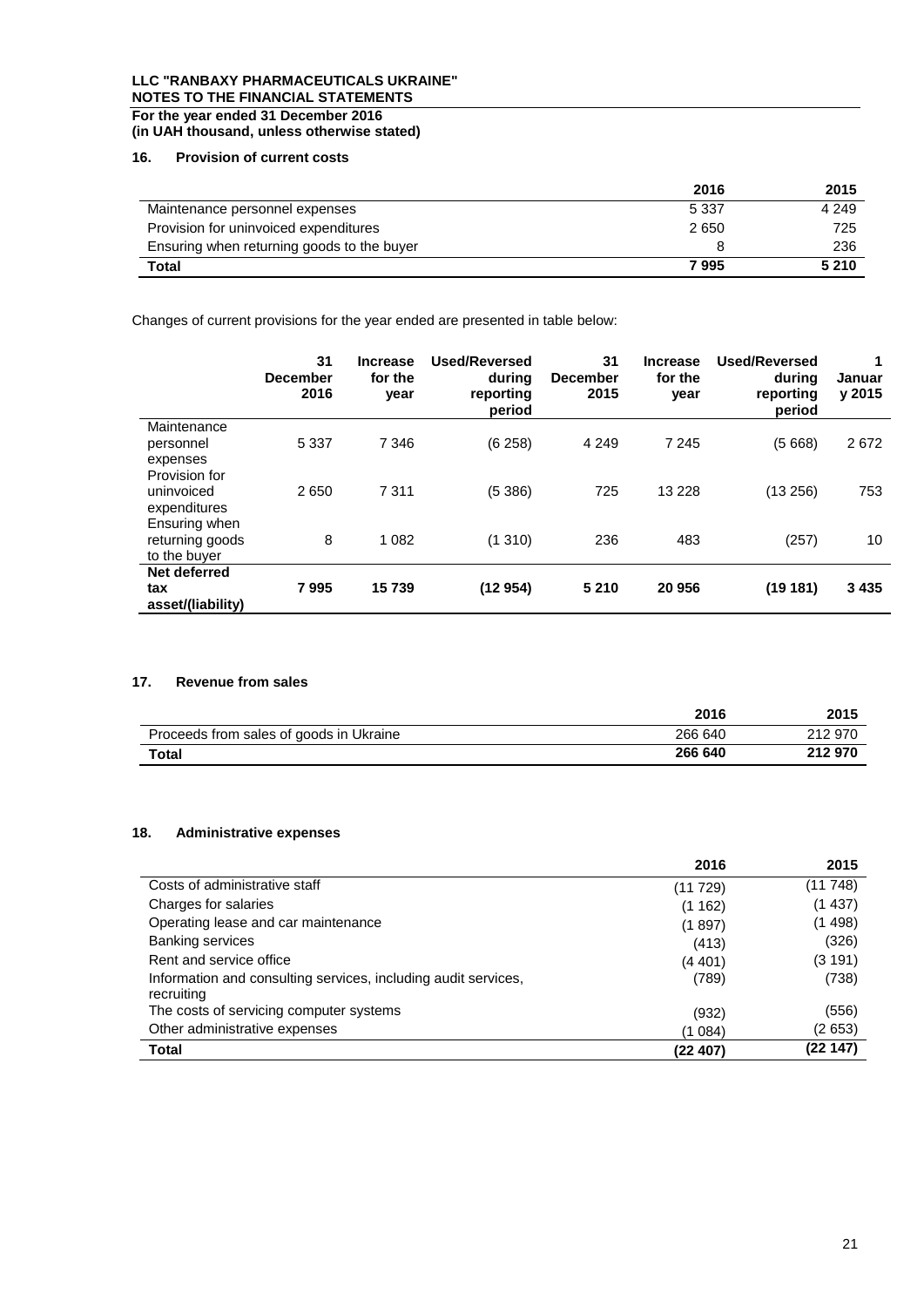**For the year ended 31 December 2016 (in UAH thousand, unless otherwise stated)**

## <span id="page-21-0"></span>**19. Distribution costs**

|                                                       | 2016    | 2015     |
|-------------------------------------------------------|---------|----------|
| Rental of warehouse and storage services              | (6378)  | (6428)   |
| Personnel expenses marketing and sales                | (34873) | (31841)  |
| Charges for salaries                                  | (6528)  | (9049)   |
| Expenditure on advertising and promotion of medicines | (19951) | (17106)  |
| Operating lease and car maintenance                   | (14911) | (13 420) |
| Quality control                                       | (470)   | (327)    |
| Other distribution expenses                           | (2934)  | (2136)   |
| <b>Total</b>                                          | (86046) | (80307)  |

## <span id="page-21-1"></span>**20. Other income**

|                                            | 2016                     | 2015   |
|--------------------------------------------|--------------------------|--------|
| Write-off payables                         | 55 7 7 1                 | 57 608 |
| The amount of insurance compensation       | 43                       | 69     |
| Income from operating exchange differences | $\overline{\phantom{0}}$ | 225    |
| <b>Total</b>                               | 55 814                   | 57 902 |

Write-off payables in amount UAH 55 618 thousand with related party to cover losses from exchange rate differences in the period of fluctuations of foreign currencies to hryvna and to maintain the profitability of the Company.

## <span id="page-21-2"></span>**21. Other expenses**

|                                                        | 2016     | 2015     |
|--------------------------------------------------------|----------|----------|
| The financial result from purchase and sale of foreign | (255)    | (1170)   |
| currency                                               |          |          |
| The financial result in the exchange rate differences  | (5858)   | (19255)  |
| Loss on allowance for doubtful debts with VAT          | (7667)   |          |
| Taxes                                                  | (1402)   | (1258)   |
| Other expenses                                         | (288)    | (562)    |
| Total                                                  | (15 470) | (22 254) |

In August 2016 there was a fact of registration of tax invoices from behalf of the Company without respectively sales transactions. As a result of the transactions indicated above the VAT receivable amount was decreased by UAH 7 667 thousand. Company claimed to initiate the criminal case on the issue of non-autorized using its electronic keys and send a request to Tax administration to cancel these registrations. Due to unclear situation allowance for VAT receivables Company created to receive a fair value of financial asset in the balance sheet according to IAS 32.

#### <span id="page-21-3"></span>**22. Related party transactions**

In these financial statements are considered to parties, one of which controls the company or controlled by it, or together with the organization are the subject of joint control.

Related parties may enter into transactions that were not carried out would be between unrelated parties, the prices and terms of such transactions may differ from the agreements and conditions between unrelated parties.

Related parties include:

- Shareholders;
- Key management personnel and close members of their families;
	- Companies that are controlled or are experiencing significant influence of shareholders.

Transactions with related parties for the year ended December 31, balance and corresponding calculations are as follows: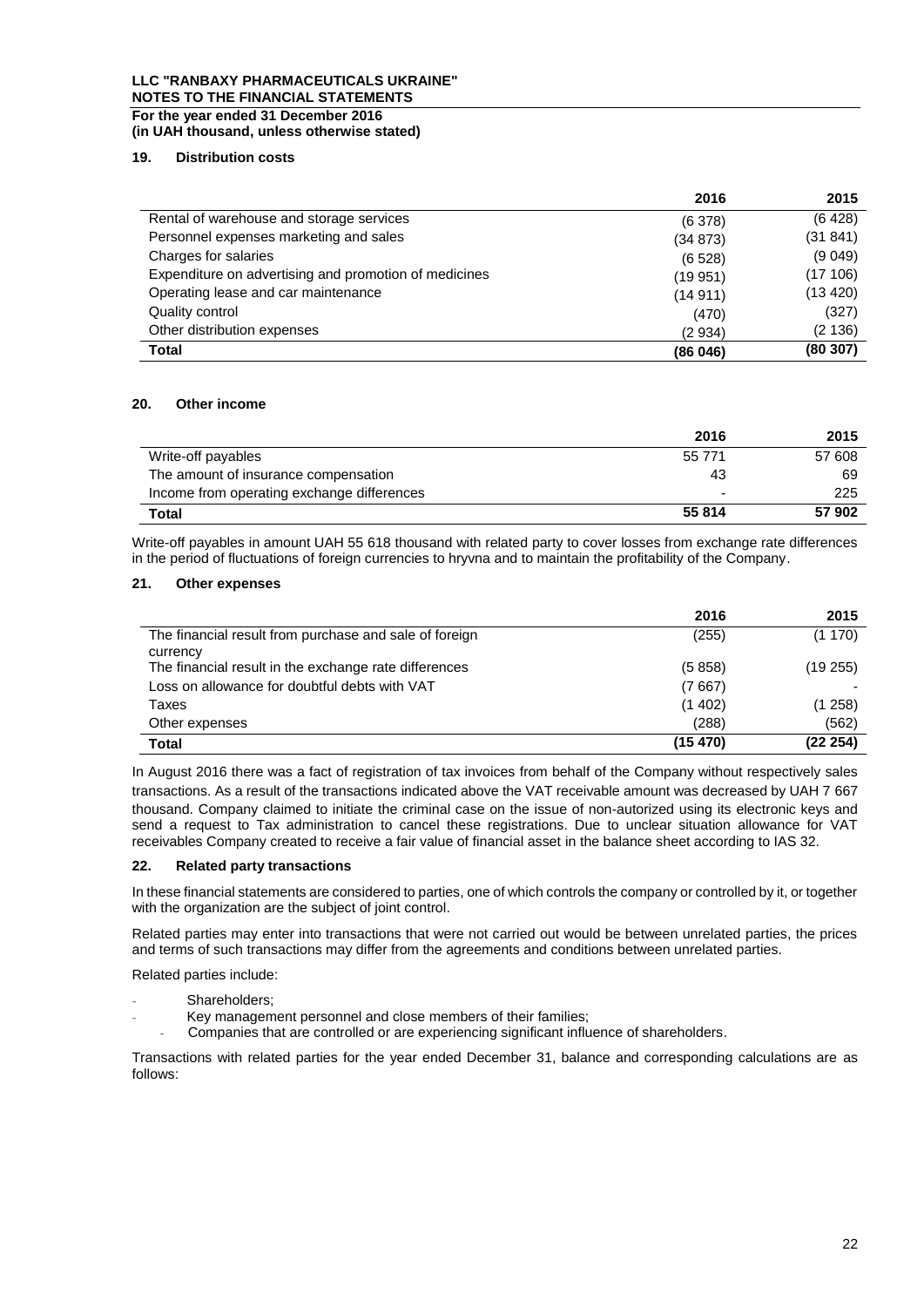## **For the year ended 31 December 2016**

# **(in UAH thousand, unless otherwise stated)**

## **22. Related party transactions (continued)**

Purchases from related parties were as follows:

|                                                                                            | 2016     | 2015     |
|--------------------------------------------------------------------------------------------|----------|----------|
| <b>Purchases from related parties</b>                                                      |          |          |
| Companies that are controlled or are experiencing significant<br>influence of shareholders | (184950) | (173024) |
|                                                                                            | (184950) | (173024) |
|                                                                                            |          |          |
| Write-off payables from related parties were as follows:                                   |          |          |
|                                                                                            | 2016     | 2015     |
| Write-off payables from related parties                                                    |          |          |
| Companies that are controlled or are experiencing significant<br>influence of shareholders | 55 7 7 1 | 57 608   |
|                                                                                            | 55 7 7 1 | 57 608   |
| Amounts owed to related parties were as follows:                                           | 2016     | 2015     |
| <b>Trade payables</b>                                                                      |          |          |
| Companies that are controlled or are experiencing significant<br>influence of shareholders | 45 706   | 64 860   |
|                                                                                            | 45 706   | 64 860   |
| Compensation of key management personnel:                                                  |          |          |
|                                                                                            | 2016     | 2015     |
| Wages and salaries                                                                         | 5890     | 6 3 6 7  |
| Social security contributions                                                              | 194      | 202      |
|                                                                                            | 6084     | 6569     |

## <span id="page-22-0"></span>**23. Contingencies and commitments**

## **Tax and regulatory risks**

The Ukrainian legislation related to taxation and regulation of the other aspects of the operating activity, including currency and customs control, continues to develop. A number of the adopted legal and normative acts is not always worded distinctly, and their interpretation depends on the position of the local, regional and central bodies of state power, and other state authorities. Frequently positions of different authorities on certain issues differ. The Company may conduct transactions on the terms that may be assessed as non-market by the tax bodies of Ukraine. Management believes that the Company adhered to all statutory regulations, and all taxes stipulated by legislation have been paid or accrued in full in the financial statements.

## **Capital commitments**

As at 31 December 2016 and 31 December 2015 the Company did not have commitments on acquisition of property, plant and equipment and intangible assets.

#### **Operating leases**

The Company has entered into commercial property leases and vehicles leases. These leases have an average life of between three and five years with renewal option included in the contracts.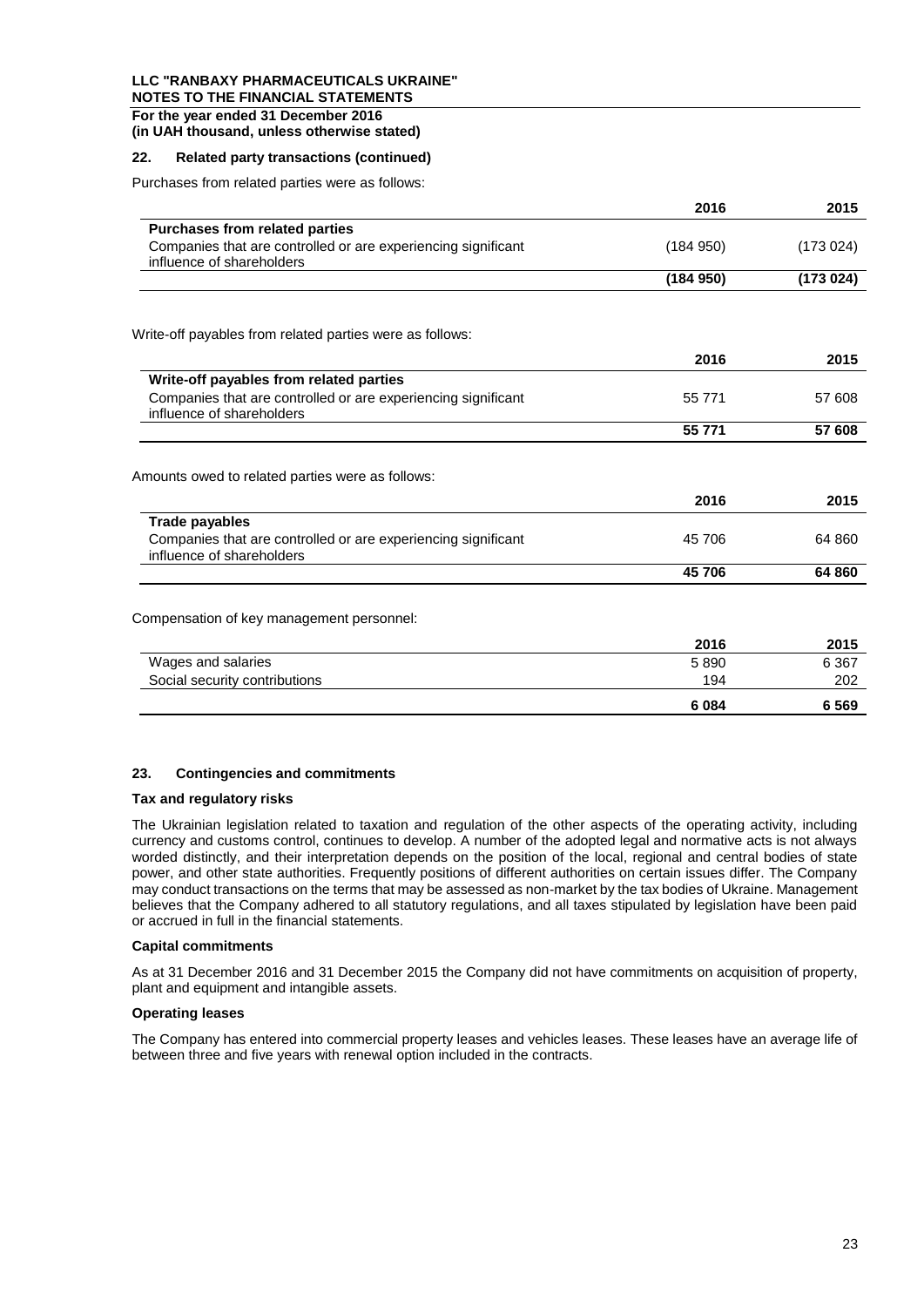## **For the year ended 31 December 2016**

**(in UAH thousand, unless otherwise stated)**

#### **23. Contingencies and commitments (continued)**

As of the date of the financial statements of the Company had contractual obligations on operating leases, which were as follows:

|                                | <b>Rental property</b>   |                          | <b>Transports rentals</b> |         |
|--------------------------------|--------------------------|--------------------------|---------------------------|---------|
|                                | 2016                     | 2015                     | 2016                      | 2015    |
| No later than 1 year           | 6871                     | 4 8 6 2                  | 13 698                    | 9457    |
| Later than 1 year and no later | 7629                     | 9858                     | 36 034                    | 4 2 8 1 |
| than 5 years                   |                          |                          |                           |         |
| Later than 5 years             | $\overline{\phantom{0}}$ | $\overline{\phantom{0}}$ | -                         |         |
| Total                          | 14 501                   | 14 720                   | 49 732                    | 13738   |

## <span id="page-23-0"></span>**24. Financial risk management**

Company may occur to the following risks associated with the use of financial instruments:

- Credit risk
- Liquidity risk
- Market risk

In this note disclosed information about each of these risks, the Company's objectives, policies and methods of assessing and managing the risks. Additional information revealed through the financial statements.

#### **Credit risk**

Credit risk - the risk that counterparty will default its obligations under a financial instrument or customer contract, leading to a financial loss. Financial instruments, which potentially can lead to concentrations of credit risk consist primarily of cash, the loans and receivables.

Credit risk arising from normal business activities of the Company, is controlled by each operating unit during the execution of the Company approved procedures for evaluating the reliability and solvency of each counterparty, including the collection. Monitoring of credit risk is done at the level of the Company in accordance with established guidelines and measurement methods in order to identify and monitor risks associated with contractors.

Some of the most of counterparties Company sells products in terms of delay. All customers to which Company sells its products in terms of delay, necessarily tested for their ability to pay.

The maximum exposure of credit risk is equal the carrying amounts of trade and other receivables (Note 12).

As at 31 December 2016 trade receivables the Company's one largest debtor was UAH 481 thousand, which is 100% of the total trade receivables (31 December 2015: UAH 7 078 thousand – 97%). Management determines the concentration as the ratio of accounts receivable of certain counterparties to all trade receivables.

#### **Liquidity risk**

The following table details the Company's contractual maturity of its financial liabilities. The tables below have been drawn up based on the undiscounted contractual maturities including interest that will be accrued.

|                        | Total   | On demand | Less than 3<br>months | 3 to 12<br>months | 1 to 5 years |
|------------------------|---------|-----------|-----------------------|-------------------|--------------|
| Trade payables:        |         |           |                       |                   |              |
| As at 31 December 2016 | 46 629  | 3038      | 22 5 5 8              | 21 0 33           |              |
| As at 31 December 2015 | 72 298  | 1 1 0 9   | 64 544                | 6 6 4 5           |              |
|                        | 118 927 | 4 147     | 87 102                | 27 678            |              |

## **Currency risk**

The sensitivity to the change in USD of the profit before tax as at 31 December 2016:

|                                         | Amount of<br>financial<br>instrument | Increase (decrease)<br>in exchange rate, % | <b>Effect on profit</b><br>before tax |
|-----------------------------------------|--------------------------------------|--------------------------------------------|---------------------------------------|
| Trade payables                          | (2592)                               | $+20$                                      | (518)                                 |
|                                         |                                      | $-20$                                      | 518                                   |
| Cash and cash equivalents               |                                      | $+20$                                      | 28                                    |
|                                         | 141                                  | $-20$                                      | (28)                                  |
|                                         |                                      | $+20$                                      | (490)                                 |
| Total effect of change in exchange rate | (2451)                               | -20                                        | 490                                   |